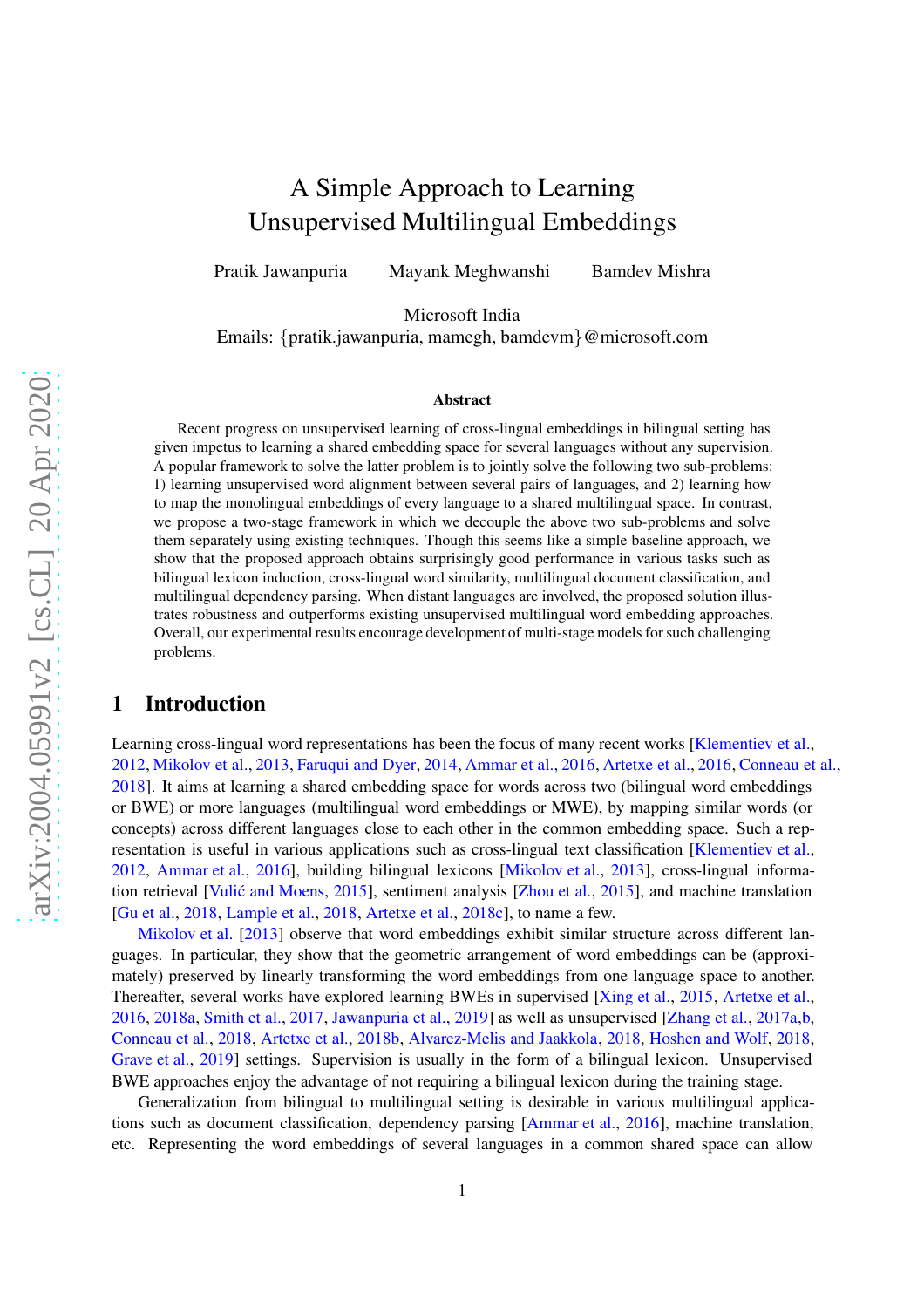knowledge transfer across languages wherein a single classifier may be learned on multilingual datasets [\[Heyman et al.](#page-11-7), [2019](#page-11-7)].

In this work, we propose a two-stage framework for learning a shared multilingual space in the unsupervised setting. The two stages aim at solving the following sub-problems: a) learning unsupervised word alignment between a few pairs of languages, and *subsequently* b) learning how to map the monolingual embeddings of each language to a shared multilingual space. The sub-problems are separately solved using existing techniques. In contrast, existing state-of-the-art unsupervised MWE approaches [\[Chen and Cardie](#page-10-6), [2018](#page-10-6), [Heyman et al.,](#page-11-7) [2019,](#page-11-7) [Alaux et al.,](#page-9-2) [2019\]](#page-9-2) aim at solving the above subproblems jointly. Though it appears like a simple baseline approach, the proposed framework provides the robustness and versatility often desirable while learning an effective shared MWE space for distant languages. Unsupervised alignment often fail for distant languages [\[Søgaard et al.,](#page-12-6) [2018](#page-12-6), Glavaš et al., [2019,](#page-11-8) Vulić et al., [2019\]](#page-12-7). Our approach can seamlessly work in "hybrid" settings, where supervision is available for some languages (but not for others). Integrating such hybrid setups in the joint optimization framework of existing unsupervised MWE approaches [\[Chen and Cardie,](#page-10-6) [2018](#page-10-6), [Heyman et al.,](#page-11-7)  $2019$ , [Alaux et al.,](#page-9-2)  $2019$  $2019$  $2019$ ] may not<sup>1</sup> always be feasible.

We evaluate our approach on different tasks such as bilingual lexicon induction (BLI), cross-lingual word similarity, and two downstream multilingual tasks: document classification and dependency parsing. We summarize our findings below.

- For a group consisting of similar languages, we observe that the proposed approach achieves BLI score similar to the existing unsupervised MWE approaches. We also observe that all multilingual approaches, including ours, benefit from transfer learning across languages in such a setting.
- In a group comprising of distant languages, we observe sub-optimal BLI performance of existing unsupervised MWE approaches. The presence of distant languages sometimes adversely affect the alignment of even similar language pairs in such methods. The proposed approach, however, is robust and outperforms other multilingual approaches in such settings.
- The proposed approach performs better than other MWE baselines on cross-lingual word similarity, document classification, and dependency parsing tasks.

The rest of the paper is organized as follows. Section [3](#page-2-0) discusses the proposed unsupervised MWE framework. Section [4](#page-4-0) describes our experimental setup and Section [5](#page-5-0) presents and analyzes the empirical results. Section [6](#page-9-3) concludes the paper. We begin by discussing related works in the next section.

## 2 Related Work

Bilingual setting: The problem of learning bilingual mapping of word embeddings in the supervised setup is as follows. Let  $x_i \in \mathbb{R}^d$  and  $z_j \in \mathbb{R}^d$  denote the *i*-th and *j*-th word embeddings of the source and the target languages, respectively. A seed translation dictionary  $\mathbf{Y} \in \{0,1\}^{n \times n}$  is available during the training phase such that  $Y(i, j) := y_{ij} = 1$  if  $x_i$  corresponds to  $z_j$  and  $y_{ij} = 0$  otherwise. The aim is to learn a mapping from the source language embedding space to the target language embedding space. A popular approach to learn this mapping  $\mathbf{W} \in \mathbb{R}^{d \times d}$  is by solving the following Orthogonal Procrustes problem:

$$
\min_{\mathbf{W}\in\mathbb{O}^d} \sum_{i,j} y_{ij} \left\| \mathbf{W} \mathbf{x}_i - \mathbf{z}_j \right\|^2, \tag{1}
$$

<span id="page-1-1"></span><span id="page-1-0"></span> $<sup>1</sup>$ [Heyman et al.](#page-11-7) [\[2019](#page-11-7)], for example, state that their approach is impractical in the supervised setting as it requires pairwise</sup> dictionaries for all pair of languages.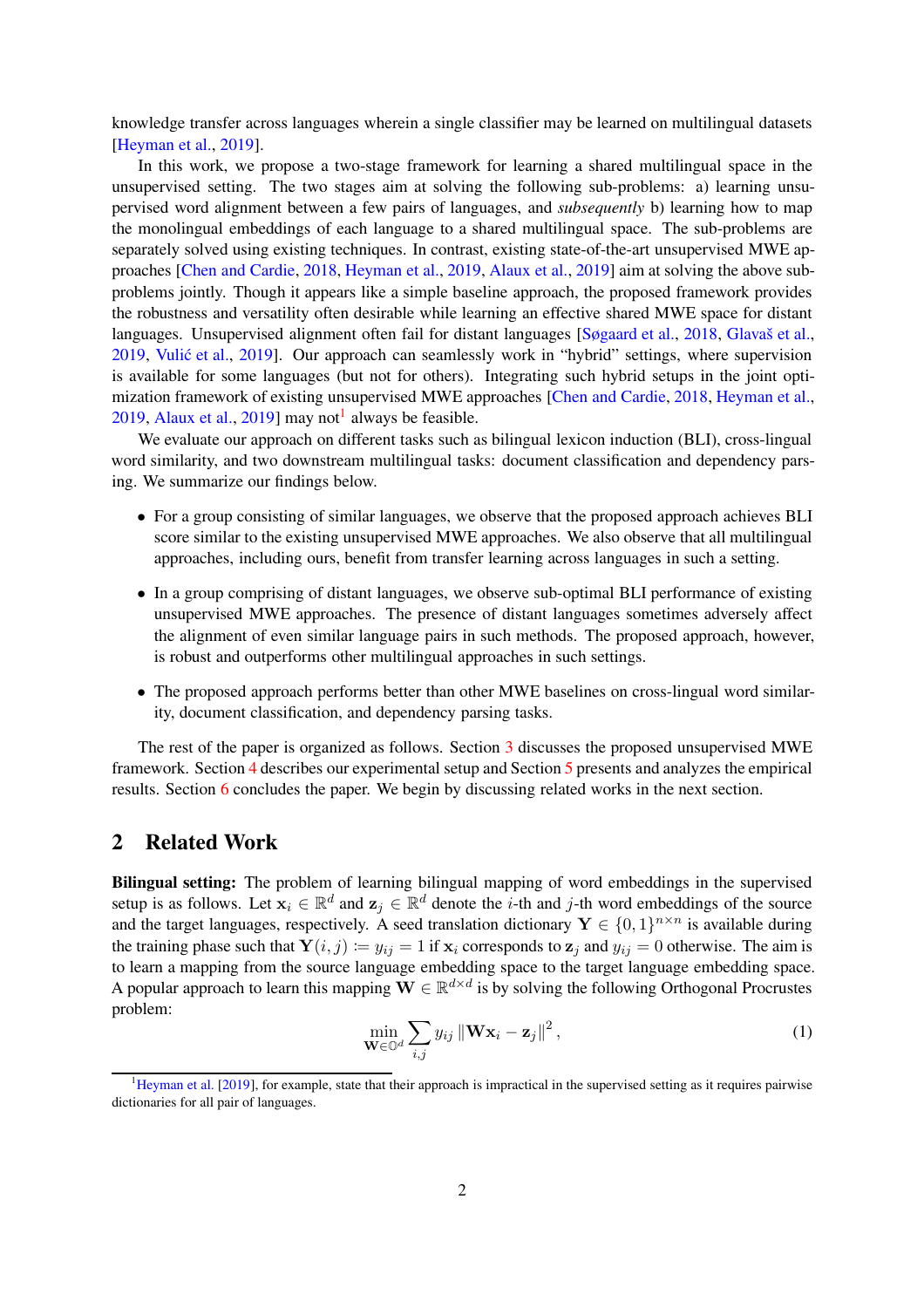where  $\mathbb{O}^d$  is the set of d-dimensional orthogonal matrices. Problem (1) admits a closed-form solu-tion [Schönemann, [1966\]](#page-12-8). Several improvements of above have been explored in this direction including pre/post-processing of embeddings [\[Artetxe et al.,](#page-10-4) [2018a](#page-10-4)], additional transformations [\[Doval et al.,](#page-10-7) [2018\]](#page-10-7), different loss functions [\[Joulin et al.](#page-11-9), [2018](#page-11-9), [Jawanpuria et al.](#page-11-4), [2019](#page-11-4)], to name a few.

In the unsupervised setting, the seed dictionary (matrix  $\bf{Y}$ ) is unknown. Popular unsupervised BWE frameworks include self-learning [\[Artetxe et al.](#page-10-5), [2018b](#page-10-5)], adversarial [\[Zhang et al.](#page-12-4), [2017a](#page-12-4), [Conneau et al.](#page-10-2), [2018\]](#page-10-2), and optimal transport [\[Zhang et al.](#page-12-5), [2017b,](#page-12-5) [Alvarez-Melis and Jaakkola](#page-9-1), [2018](#page-9-1)] based approaches. Most unsupervised algorithms aim at learning both  $Y$  and  $W$  simultaneously, in a joint optimization framework. A few such the Gromov-Wasserstein approach [Peyré et al., [2016](#page-11-10), [Alvarez-Melis and Jaakkola](#page-9-1),  $2018$ ] explicitly aim at learning only the bilingual word alignment, i.e., the Y matrix, and they suggest using [\(1\)](#page-1-1) to learn the mapping operator  $(W)$ . A few recent works have analyzed the effectiveness of supervised and unsupervised BWE approaches [\[Søgaard et al.](#page-12-6), [2018](#page-12-6), Glavaš et al., [2019](#page-11-8), Vulić et al., [2019\]](#page-12-7).

Multilingual setting: In the supervised setting, a popular multilingual approach is to bilingually map the embeddings of all other languages to a chosen pivot language [\[Ammar et al.](#page-9-0), [2016](#page-9-0), [Smith et al.,](#page-12-3) [2017\]](#page-12-3). [Kementchedjhieva et al.](#page-11-11) [\[2018](#page-11-11)] propose to employ the generalized Procrustes analysis method [\[Gower](#page-11-12), [1975](#page-11-12)] to learn a MWE space. This, however, requires  $n$ -way dictionary for  $n$  languages, which is a stringent constraint in real-world applications. Recently, [Jawanpuria et al.](#page-11-4) [\[2019\]](#page-11-4) have proposed a geometric approach for learning a latent shared MWE space using only a few bilingual dictionaries  $(n - 1)$  bilingual dictionaries for n languages suffice).

[Chen and Cardie](#page-10-6) [\[2018](#page-10-6)] are among the first to propose learning MWE in the unsupervised setting. They extend the unsupervised BWE approach of [\[Conneau et al.,](#page-10-2) [2018](#page-10-2)] – adversarial training and iterative refinement procedure – to the multilingual setting. However, the GAN-based procedure of [Conneau et al.](#page-10-2) [\[2018](#page-10-2)] has known concerns related to optimization stability with distant language pairs [\[Søgaard et al.](#page-12-6), [2018](#page-12-6)]. [Alaux et al.](#page-9-2) [\[2019](#page-9-2)] propose a joint optimization framework for learning word alignment  $(Y)$  and mapping  $(W)$  between several pair of languages. It aims to learn the shared MWE space by optimizing direct mappings between pairs of languages as well as indirect mappings (via a pivot language). The bilingual alignments are learned as doubly-stochastic matrices and are modeled using the Gromov-Wasserstein loss function. The mapping operators are modeled using the non-smooth RCSLS loss function [\[Joulin et al.](#page-11-9), [2018](#page-11-9)]. For efficient optimization, they employ alternate minimization in a stochastic setting [\[Grave et al.](#page-11-6), [2019\]](#page-11-6). [Heyman et al.](#page-11-7) [\[2019](#page-11-7)] propose to learn the shared MWE space by incrementally adding languages to it, one in each iteration. Their approach is based on a reformulation of the unsupervised BWE approach of [Artetxe et al.](#page-10-5) [\[2018b](#page-10-5)].

# <span id="page-2-0"></span>3 Unsupervised Multilingual Multi-stage Framework

We develop a two-stage algorithm for unsupervised learning of multilingual word embeddings (MWEs). The key idea is as follows:

- learn unsupervised word alignment between a few pairs of languages, and then
- use the above (learned) knowledge to learn the shared MWE space.

We propose to solve the above two stages sequentially, using existing techniques. This is in contrast to the existing unsupervised MWE works [\[Alaux et al.](#page-9-2), [2019,](#page-9-2) [Chen and Cardie,](#page-10-6) [2018](#page-10-6), [Heyman et al.,](#page-11-7) [2019\]](#page-11-7) that aim at learning the unsupervised word alignments and cross-lingual word embedding mappings jointly. Though the proposed approach appears simple, we empirically observe that it has better generalization ability and robustness. We summarize the proposed approach, termed as Unsupervised Multilingual Multi-stage Learning (UMML), in Algorithm [1](#page-3-0) and discuss the details below.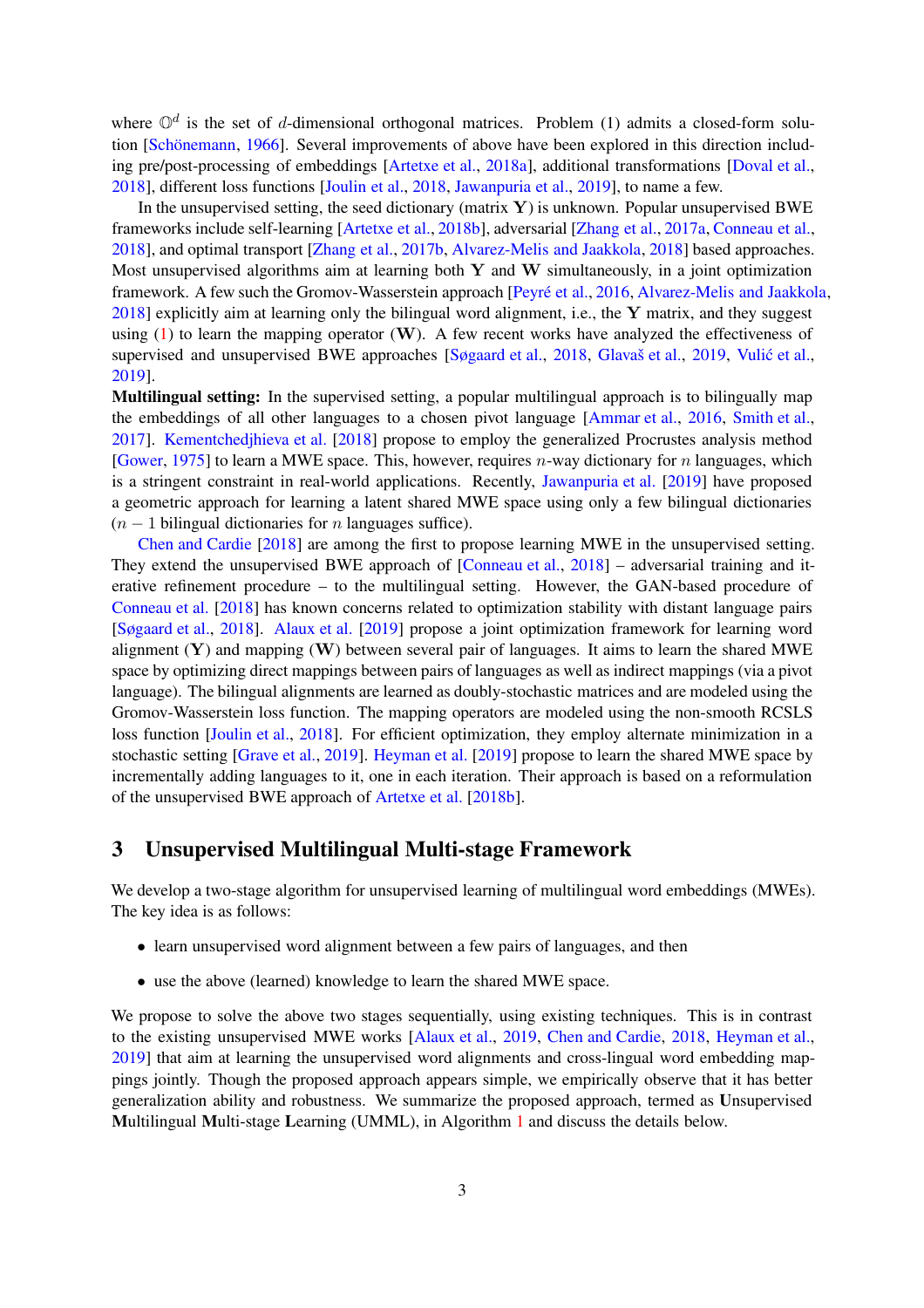#### <span id="page-3-0"></span>Algorithm 1 Unsupervised Multilingual Multi-stage Learning (UMML)

**Input:** Monolingual embeddings  $X_i$  for each language  $L_i$  and an undirected, connected graph  $G(V, E)$ with  $V = \{L_1, \ldots, L_n\}$ 

/\*Stage 1: Generating unsupervised bilingual lexicons  $Y_{ii}$ \*/ for each unordered pair  $(L_i,L_j)\in E$  do  $\mathbf{Y}_{ij} \leftarrow \texttt{UnsupWorldalign}(\mathbf{X}_i, \mathbf{X}_j)$ end for

/\*Stage 2: Learning multilingual word embeddings in a shared latent space\*/ Run GeoMM on  $G(V, E)$  with monolingual embeddings  $X_i$  for all languages  $L_i$  and bilingual lexicons  $\mathbf{Y}_{ij}$  for all language pairs  $(L_i, L_j) \in E$ 

Output of GeoMM: a) metric B (a positive definite matrix), and b) orthogonal matrices  $U_i \forall i = 1, ..., n$ 

/\*Representing word embedding x of language  $L_i$  in the common multilingual space\*/  $x \rightarrow \mathbf{B}^{\frac{1}{2}} \mathbf{U}_i^{\top} x$ 

#### 3.1 Stage 1: Generating Bilingual Lexicons

The first stage of our framework is to generate bilingual lexicons for a few pairs of languages. These lexicons are used in learning a shared MWE space in the second stage. We employ existing unsupervised bilingual word alignment algorithms [\[Artetxe et al.](#page-10-5), [2018b,](#page-10-5) [Alvarez-Melis and Jaakkola](#page-9-1), [2018](#page-9-1)] to generate the bilingual lexicons. It should be noted that these lexicons are learned in the bilingual setting independent of each other. Additionally, they can be learned in parallel. Our framework allows usage of different unsupervised bilingual word alignment algorithms [\[Artetxe et al.](#page-10-5), [2018b,](#page-10-5) [Alvarez-Melis and Jaakkola](#page-9-1), [2018](#page-9-1), [Conneau et al.](#page-10-2), [2018](#page-10-2)] for different pairs of languages. More generally, bilingual lexicon for different pairs of languages may even be obtained using different class of algorithms/resources: unsupervised, weakly-supervised with bootstrapping [\[Artetxe et al.](#page-10-8), [2017\]](#page-10-8), human supervision, etc. This is because the second stage of our framework is agnostic of how the lexicons are obtained. Such flexibility in obtaining bilingual lexicons is desirable for learning a good quality shared MWE space for real-world applications since it has been observed that existing unsupervised bilingual word embedding algorithms may fail when languages are from distant families [\[Søgaard et al.](#page-12-6), [2018,](#page-12-6) [Jawanpuria et al.](#page-11-4), [2019,](#page-11-4) Glavaš et al., [2019](#page-12-7), Vulić et al., 2019]. To the best of our knowledge, existing unsupervised MWE approaches do not discuss extensibility to such hybrid settings.

We use two unsupervised bilingual word alignment algorithms [\[Alvarez-Melis and Jaakkola](#page-9-1), [2018,](#page-9-1) [Artetxe et al.](#page-10-5), [2018b](#page-10-5)] for generating bilingual lexicons, described in Section [3.3.](#page-4-1) It should be emphasized that these bilingual lexicons are learned only for a few pairs of languages. Such pairs may be randomly chosen but should satisfy a very simple graph-connectivity criterion mentioned in the following section. In our experiments,  $n - 1$  bilingual lexicons are generated for n languages.

### 3.2 Stage 2: Learning Multilingual Word Embeddings

As stated earlier, we learn the MWEs using the bilingual lexicons obtained from the first stage. To achieve our objective, we propose to employ the Geometry-aware Multilingual Mapping (GeoMM) algorithm [\[Jawanpuria et al.](#page-11-4), [2019](#page-11-4)].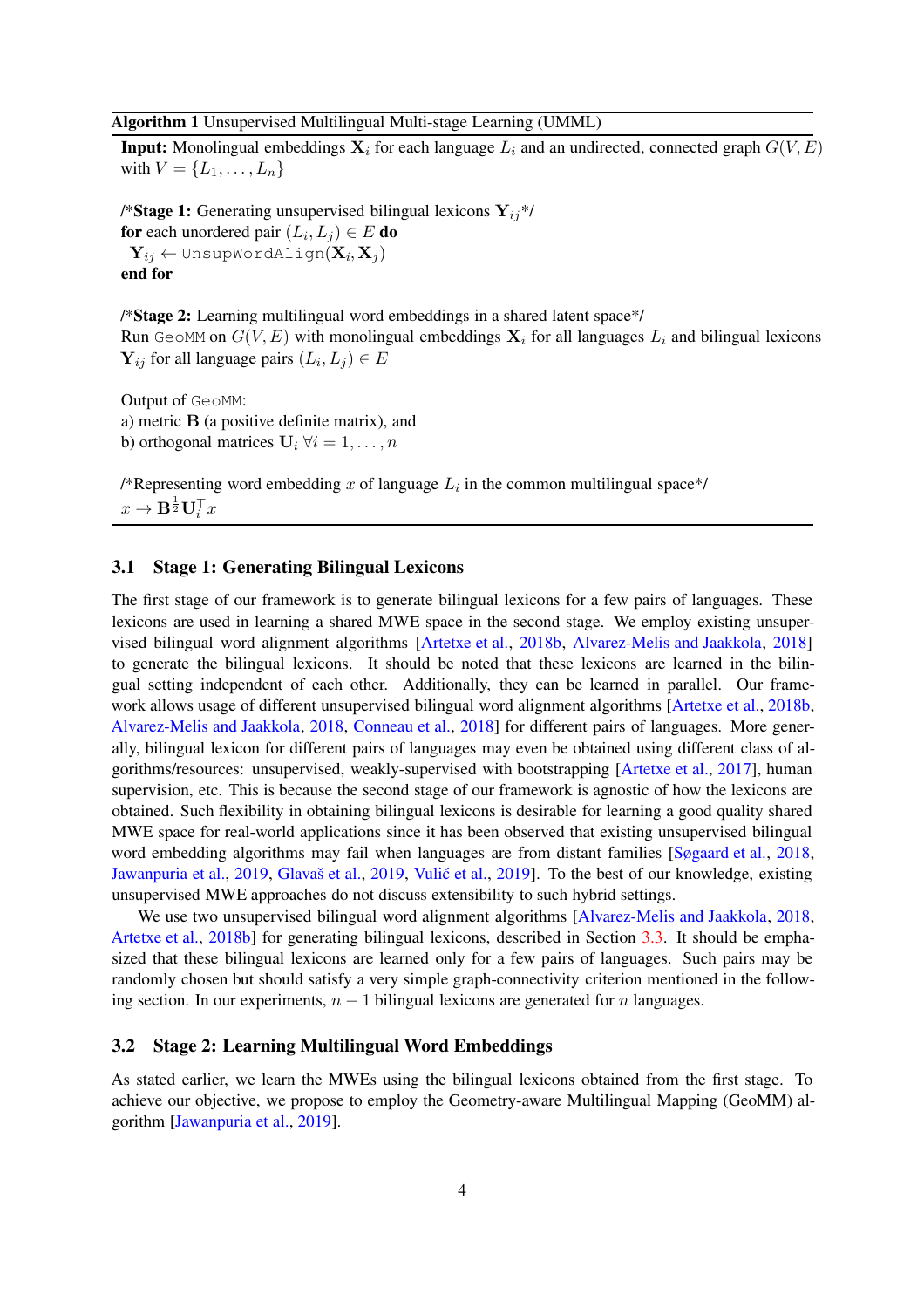The setting of GeoMM may be formalized as an undirected, connected graph G, whose nodes represent languages and edges between nodes imply availability of bilingual dictionaries (for the corresponding pair of languages). GeoMM represents multiple languages in a common latent space by learning language-specific rotations for each language ( $d \times d$  orthogonal matrix  $U_i$  for each language  $L_i$ ) and a similarity metric common across languages (a  $d \times d$  symmetric positive-definite matrix **B**), where d is the dimensionality of the monolingual word embeddings. The rotation matrices align the language embeddings to a common latent space, while the (common) metric B governs how distances are measured in this latent space. Both the language-specific parameters ( $U_i \forall L_i$ ) and the shared parameter (B) are learned via a joint optimization problem [refer [Jawanpuria et al.](#page-11-4), [2019,](#page-11-4) Equation 3]. The function that maps a word embedding x from language  $L_i$ 's space to the common latent space is given by:  $x \to \mathbf{B}^{\frac{1}{2}} \mathbf{U}_i^{\top} x.$ 

#### <span id="page-4-1"></span>3.3 Implementation Details

We develop two variants of the proposed approach which differ only in the unsupervised bilingual word alignment algorithm employed in the first stage.

UMML-SL: In this method, the UnsupWordAlign subroutine in Algorithm [1](#page-3-0) employs the unsupervised self-learning algorithm developed by [Artetxe et al.](#page-10-5) [\[2018b](#page-10-5)]. It should be noted that for UMML-SL, we do not employ various pre-processing and post-processing steps (such as whitening, de-whitening, symmetric re-weighting, etc.) that are included in the pipeline proposed by [Artetxe et al.](#page-10-5) [\[2018b\]](#page-10-5). Hence, the simplified version of the self-learning algorithm used in our first stage only involves unsupervised initialization followed by stochastic dictionary induction [\[Artetxe et al.](#page-10-5), [2018b\]](#page-10-5). This is done to ensure that all the compared approaches (for experiments discussed in Sections  $4 \& 5$  $4 \& 5$ ) have the same input monolingual embeddings for their main algorithm.

UMML-GW: We employ the Gromov-Wasserstein (GW) algorithm [\[Alvarez-Melis and Jaakkola,](#page-9-1) [2018\]](#page-9-1) in the first stage of this method. The GW approach formulates the bilingual word alignment prob-lem within the optimal transport framework [Mémoli, [2011,](#page-11-13) Peyré et al., [2016](#page-11-10), Peyré and Cuturi, [2019\]](#page-11-14). It learns a doubly stochastic matrix.We then run a refinement procedure to obtain a bilingual word alignment [\[Conneau et al.](#page-10-2), [2018](#page-10-2)]. The key idea in the refinement procedure is that given the (probabilistic) word alignment obtained from the GW algorithm, a Procrustes cross-lingual mapping operator W is learned by solving  $(1)$ . The mapping operator W, in turn, is used to induce a (refined) bilingual lexicon Y, using cross-domain similarity local scaling (CSLS) similarity measure [\[Conneau et al.](#page-10-2), [2018](#page-10-2)]. The vocabularies used for the refinement procedure is the same as those provided to the GW algorithm (i.e., top 20 000 most frequent words).

## <span id="page-4-0"></span>4 Experimental Setup

The experiments are aimed the following key questions on learning multilingual embeddings via unsupervised word alignment:

- 1. How does the proposed approach, learning bilingual word alignments and shared multilingual space sequentially, fare against existing methods that learn them jointly?
- 2. How robust are the existing multilingual methods when distant languages are involved? Does the presence of a distant language affect the learning between two close-by languages?

We perform rigorous evaluations on a number of tasks to answer the above questions.

Bilingual lexicon induction (BLI): A popular task to evaluate the learned cross-lingual mappings [\[Artetxe et al.](#page-10-5), [2018b](#page-10-5), [Chen and Cardie](#page-10-6), [2018](#page-10-6), [Alaux et al.,](#page-9-2) [2019](#page-9-2), [Heyman et al.,](#page-11-7) [2019](#page-11-7)]. We perform evaluations on the MUSE [\[Conneau et al.,](#page-10-2) [2018](#page-10-2)] and the VecMap [\[Dinu and Baroni](#page-10-9), [2015](#page-10-9), [Artetxe et al.,](#page-10-8)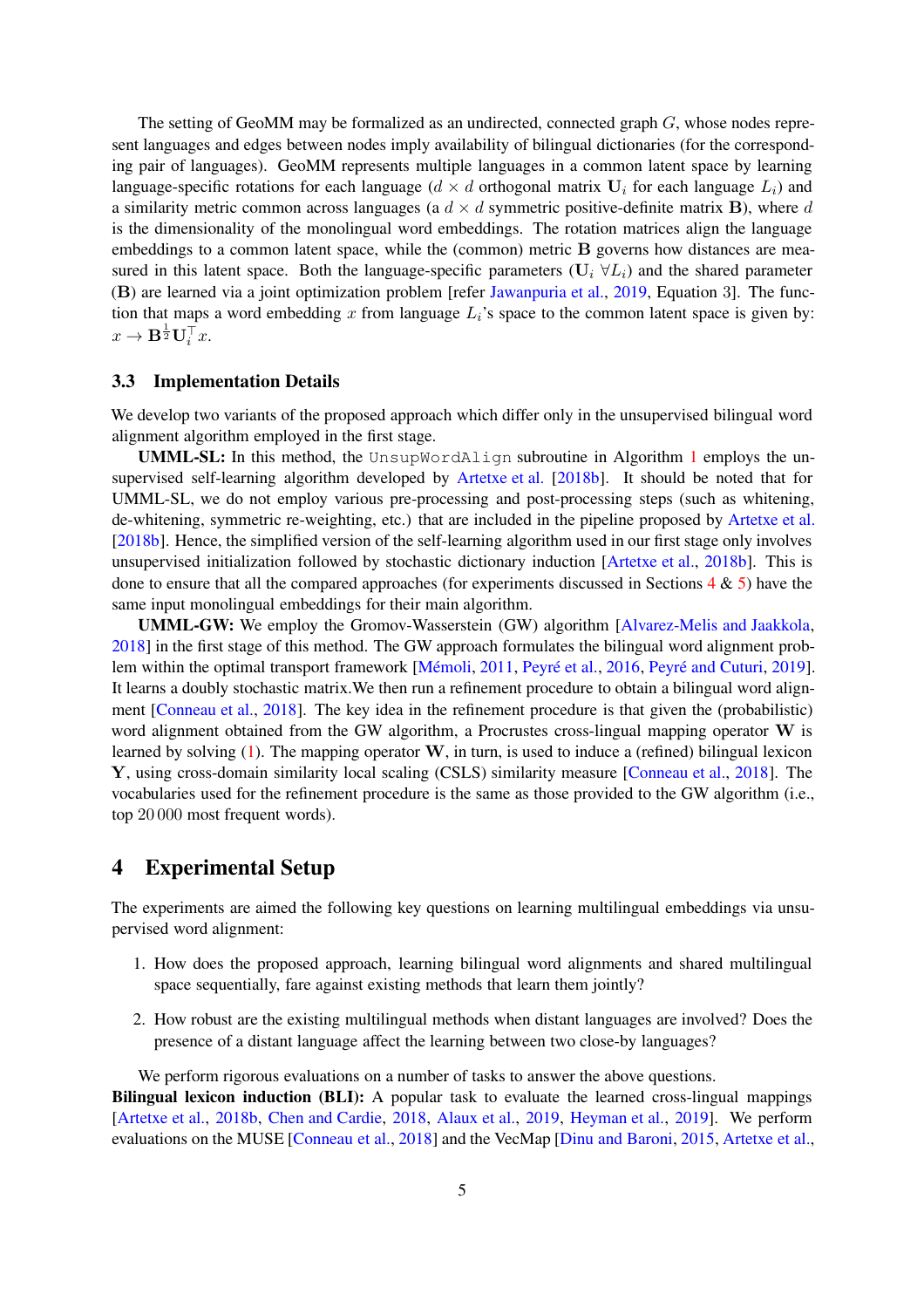[2017,](#page-10-8) [2018a](#page-10-4)] test datasets. Both the datasets contain pre-trained monolingual embeddings (but trained on different corpora). Both also provide test bilingual dictionaries for various language pairs involving English (en). MUSE also has dictionaries between a few non-English European languages: Spanish (es), French (fr), German (de), Italian (it), and Portuguese (pt). VecMap contains English to other language dictionaries for four languages: de, it, es, and Finnish (fi). MUSE contains more number of languages, many of which are included in our experiments: Arabic (ar), Bulgarian (bg), Czech (cs), Danish (da), Dutch (nl), Finnish(fi), Greek (el), Hindi (hi), Hungarian (hu), Polish (po), Russian (ru), and Swedish (sv). In a given dataset, if the test bilingual dictionary of a language pair is missing, (e.g., po-cs in MUSE), we follow [\[Alaux et al.,](#page-9-2) [2019](#page-9-2)] and use the intersection of their full dictionaries with English (e.g., po-en and en-cs in MUSE) to construct a test set. Please refer [\[Dinu and Baroni,](#page-10-9) [2015,](#page-10-9) [Artetxe et al.](#page-10-4), [2018a\]](#page-10-4) and [\[Conneau et al.](#page-10-2), [2018](#page-10-2)] for more details on VecMap and MUSE, respectively. Following existing works [\[Chen and Cardie](#page-10-6), [2018](#page-10-6), [Heyman et al.,](#page-11-7) [2019,](#page-11-7) [Alaux et al.](#page-9-2), [2019](#page-9-2)], we report Precision@1 in the BLI experiments. For inference, we employ the cross-domain similarity local scaling (CSLS) score [\[Conneau et al.,](#page-10-2) [2018\]](#page-10-2) in the nearest neighbor search. The BLI results on the VecMap dataset are discussed in Appendix [A.](#page-13-0)

Cross-lingual word similarity (CLWS): We also evaluate the quality of multilingual word embeddings on the CLWS task using the SemEval 2017 dataset [\[Camacho-Collados et al.](#page-10-10), [2017](#page-10-10)].

One of the main goals for learning multilingual word embeddings is to enable transfer learning across languages for various downstream natural language applications. Hence, we also evaluate the methods on two other tasks: multilingual document classification (MLDC) and multilingual dependency parsing (MLDP) [\[Ammar et al.,](#page-9-0) [2016](#page-9-0), [Duong et al.](#page-10-11), [2017,](#page-10-11) [Heyman et al.](#page-11-7), [2019](#page-11-7)]. [Ammar et al.](#page-9-0) [\[2016](#page-9-0)] provide a platform to evaluate MWEs on the two tasks.

MLDP: We evaluate the quality of learned multilingual embeddings on MLDP dataset, MLParsing, sam-pled from the Universal Dependencies 1.1 corpus [Agić et al., [2015](#page-9-4)]. The dataset has twelve languages: Bulgarian, Czech, Danish, German, Greek, English, Spanish, Finnish, French, Hungarian, Italian, and Swedish. It has training and test sets, containing 6748 and 1200 sentences, respectively. While the test set for each language contains 100 sentences, the sentences in the training set of each language vary from 98 to 6694. The stack-LSTM parser [\[Dyer et al.](#page-10-12), [2015\]](#page-10-12) used in this setup is configured to not use any part-of-speech/morphology attributes and to keep the input word embeddings fixed [\[Ammar et al.,](#page-9-0) [2016\]](#page-9-0).

MLDC: This task is evaluated on the ReutersMLDC document classification dataset, which has documents in seven languages: Danish, German, English, Spanish, French, Italian, and Swedish. The training and the test sets contains 7000 and 13 058 documents, respective, well balanced across languages [\[Ammar et al.,](#page-9-0) [2016](#page-9-0), [Heyman et al.,](#page-11-7) [2019](#page-11-7)]. The document classifier is based on the average perceptron [\[Klementiev et al.](#page-11-0), [2012](#page-11-0)].

Compared methods: In addition to the proposed methods UMML-GW and UMML-SL, discussed in Section [3.3,](#page-4-1) we consider other unsupervised multilingual word embeddings baselines: UMWE [\[Chen and Cardie,](#page-10-6) [2018\]](#page-10-6) and UMH [\[Alaux et al.](#page-9-2), [2019](#page-9-2)]. For BLI experiments, we also evaluate stateof-the-art unsupervised bilingual word embeddings approach of [Artetxe et al.](#page-10-5) [\[2018b](#page-10-5)], BilingUnsup, to observe the effect of transfer learning in multilingual approaches. As in existing works, all the unsupervised methods use the top 20 000 most frequent words of each language to learn the shared embedding space. We use the same hyper-parameters for UMWE, UMH, and BilingUnsup as suggested by their authors.

### <span id="page-5-0"></span>5 Results and discussion

We now discuss and analyze the results obtained on the experimental setup described in Section [4.](#page-4-0)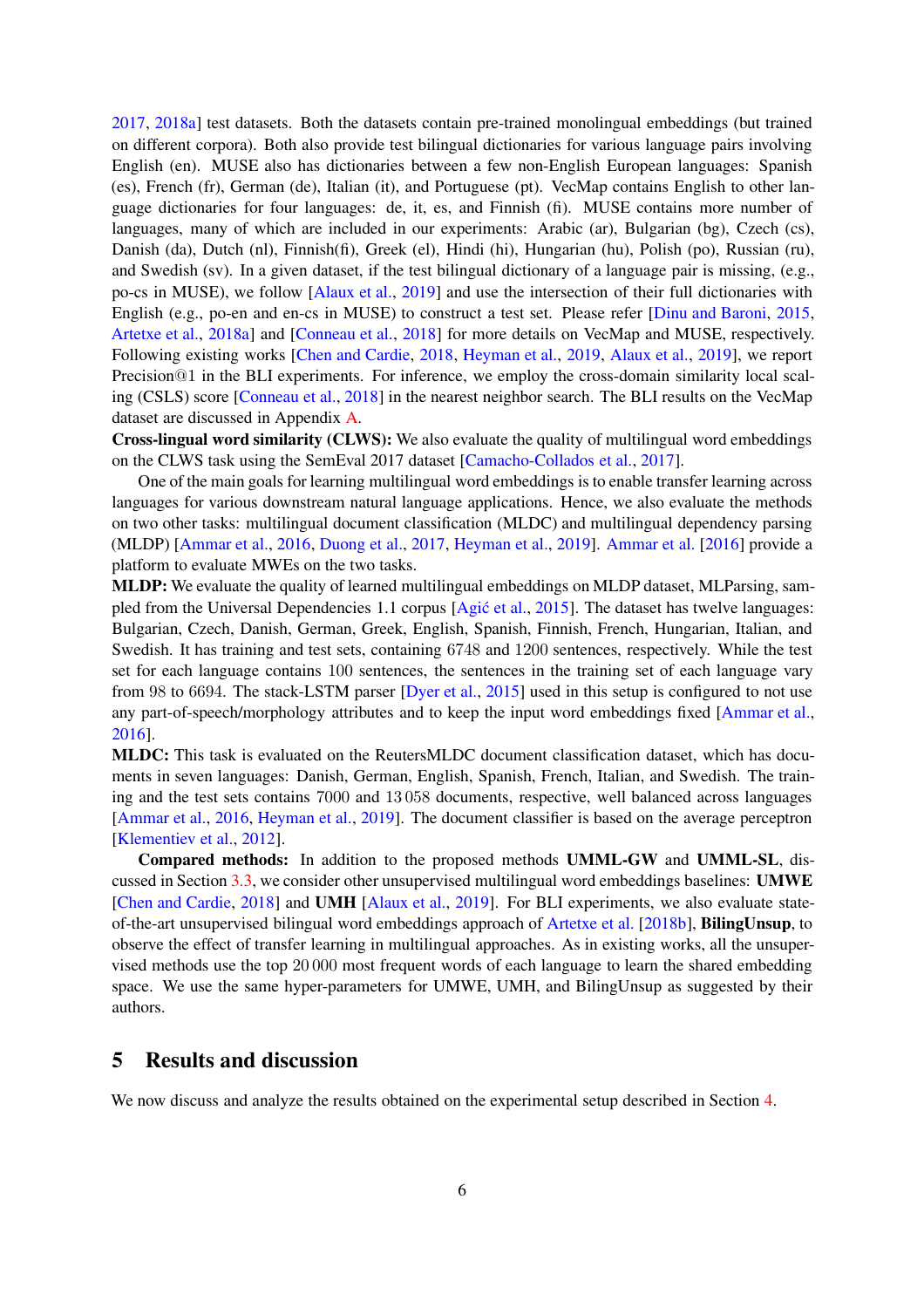<span id="page-6-0"></span>

|                    |              |      |                   |      |                  |      | de-xx en-xx es-xx fr-xx it-xx pt-xx xx-de xx-en xx-es xx-fr xx-it xx-pt avg.                 |      |      |      |      |                     |        |
|--------------------|--------------|------|-------------------|------|------------------|------|----------------------------------------------------------------------------------------------|------|------|------|------|---------------------|--------|
| $BilingUnsup$ 60.9 |              |      |                   |      |                  |      | 76.9 75.6 72.7 75.2 75.3 61.6 76.1 77.2                                                      |      |      |      |      | 75.9 73.6 72.2 72.8 |        |
| UMML-GW<br>UMML-SL | 69.3<br>70.5 | 80.0 | 80.2 81.2<br>81.7 |      |                  |      | 78.9 80.3 79.9 69.0 81.7 81.7 82.0 78.7<br>79.7 80.9 80.9 69.9 80.6 82.3 83.1 79.6 78.2 79.0 |      |      |      |      | 76.7 78.3           |        |
| <b>UMWE</b>        | 70.4         | 80.6 | 82.0              |      | <b>79.8</b> 80.6 |      | 80.6 69.5 77.4 83.5 84.1 80.4 79.0                                                           |      |      |      |      |                     | - 79.0 |
| UMH                | 69.2         | 79.9 | 81.8              | 79.4 | 80.6             | 80.6 | 69.0                                                                                         | 80.7 | 82.3 | 82.8 | 79.0 | -77.6               | -78.6  |

Table 1: Average Precision@1 for BLI obtained by multilingual algorithms on six European languages (German, English, Spanish, French, Italian, and Portuguese) from the MUSE dataset. The results are obtained for every combination of source-target pair. The column de-xx (xx-de) denotes average performance when German is considered the source (target) language. It can be observed that all the approaches obtain similar generalization on the test set. The final average of each method is computed on thirty results.

<span id="page-6-1"></span>

|                                                        | $CS-XX$                      | da-xx                        | $de$ -xx                     | en-xx                        | $es$ - $XX$                  | fr-xx                        |                              | it-xx nl-xx                 | $p$ -XX                      | $pt-xx$                      | ru-xx                        |                      |
|--------------------------------------------------------|------------------------------|------------------------------|------------------------------|------------------------------|------------------------------|------------------------------|------------------------------|-----------------------------|------------------------------|------------------------------|------------------------------|----------------------|
| BilingUnsup                                            | 61.8                         | 58.7                         | 58.4                         | 64.9                         | 65.0                         | 63.3                         | 64.5                         | 63.7                        | 62.0                         | 64.4                         | 59.3                         |                      |
| <b>UMML-GW</b><br>UMML-SL<br><b>UMWE</b><br><b>UMH</b> | 64.6<br>65.1<br>57.6<br>63.7 | 61.7<br>61.3<br>54.1<br>60.8 | 64.1<br>64.1<br>56.8<br>62.8 | 70.0<br>70.2<br>63.1<br>68.8 | 69.3<br>69.3<br>62.9<br>68.9 | 68.0<br>68.1<br>61.5<br>67.5 | 68.7<br>68.7<br>61.9<br>68.0 | 67.1<br>67.4<br>0.0<br>66.1 | 65.6<br>66.0<br>58.6<br>64.2 | 68.3<br>68.7<br>61.6<br>67.8 | 62.4<br>63.3<br>56.3<br>61.9 |                      |
|                                                        | $XX$ -CS                     | xx-da                        | xx-de                        | xx-en                        | $XX-ES$                      | xx-fr                        | xx-it                        | xx-nl                       | xx-pl                        | $XX$ - $pt$                  | xx-ru                        | avg.                 |
| BilingUnsup                                            | 51.0                         | 56.6                         | 64.5                         | 69.6                         | 71.7                         | 70.1                         | 67.7                         | 66.1                        | 53.6                         | 68.8                         | 46.3                         | 62.4                 |
| <b>UMML-GW</b><br>UMML-SL<br><b>UMWE</b>               | 53.1<br>53.6<br>49.5         | 62.1<br>61.9<br>57.6         | 69.3<br>69.5<br>60.3         | 74.6<br>75.0<br>63.1         | 76.3<br>76.3<br>68.4         | 75.6<br>75.7<br>67.9         | 72.3<br>72.4<br>65.2         | 70.0<br>70.1<br>0.0         | 55.1<br>55.2<br>51.0         | 73.8<br>74.0<br>66.3         | 47.6<br>48.4<br>45.0         | 66.3<br>66.6<br>54.0 |

Table 2: Average Precision@1 for BLI on eleven European languages from the MUSE dataset. The languages are from different families such as Latin (Spanish, French, Italian, Portuguese), Germanic (Danish, German, English, Dutch), and Slavic (Czech, Polish, Russian). The results are obtained for every combination of source-target pair. The proposed methods, UMML-SL and UMML-GW, obtain better performance than UMH and UMWE in each column. This illustrates the robustness of the proposed framework with respect to diversity in languages. The final average of each method is computed on 110 results.

#### Bilingual Lexicon Induction (BLI) Results

Experiment 1: We begin with BLI task on a group of six relatively close European languages – German, English, Spanish, French, Italian, and Portuguese – from the MUSE dataset. We experiment on every pair of languages and in both directions, leading to thirty results for each method. Table [1](#page-6-0) provides summarized results of this experiment. We observe that the proposed two-stage methods, UMML-GW and UMML-SL, obtain scores on par with state-of-the-art methods, UMWE and UMH. This shows that in case of similar/close-by languages, all the methods are able to learn a shared multilingual space with similar generalization performance. We also observe that all the multilingual methods outperform BilingUnsup, highlighting the benefit of transfer learning in this scenario.

Experiment 2: We next expand the language set in the first experiment to include five other European languages (Czech, Danish, Dutch, Polish, Russian) from diverse language families (all from the MUSE dataset). This group of eleven languages has also been employed by [Alaux et al.](#page-9-2) [\[2019](#page-9-2)] in their BLI experiments. Table [2](#page-6-1) reports the summarized results. We observe that the proposed two-stage meth-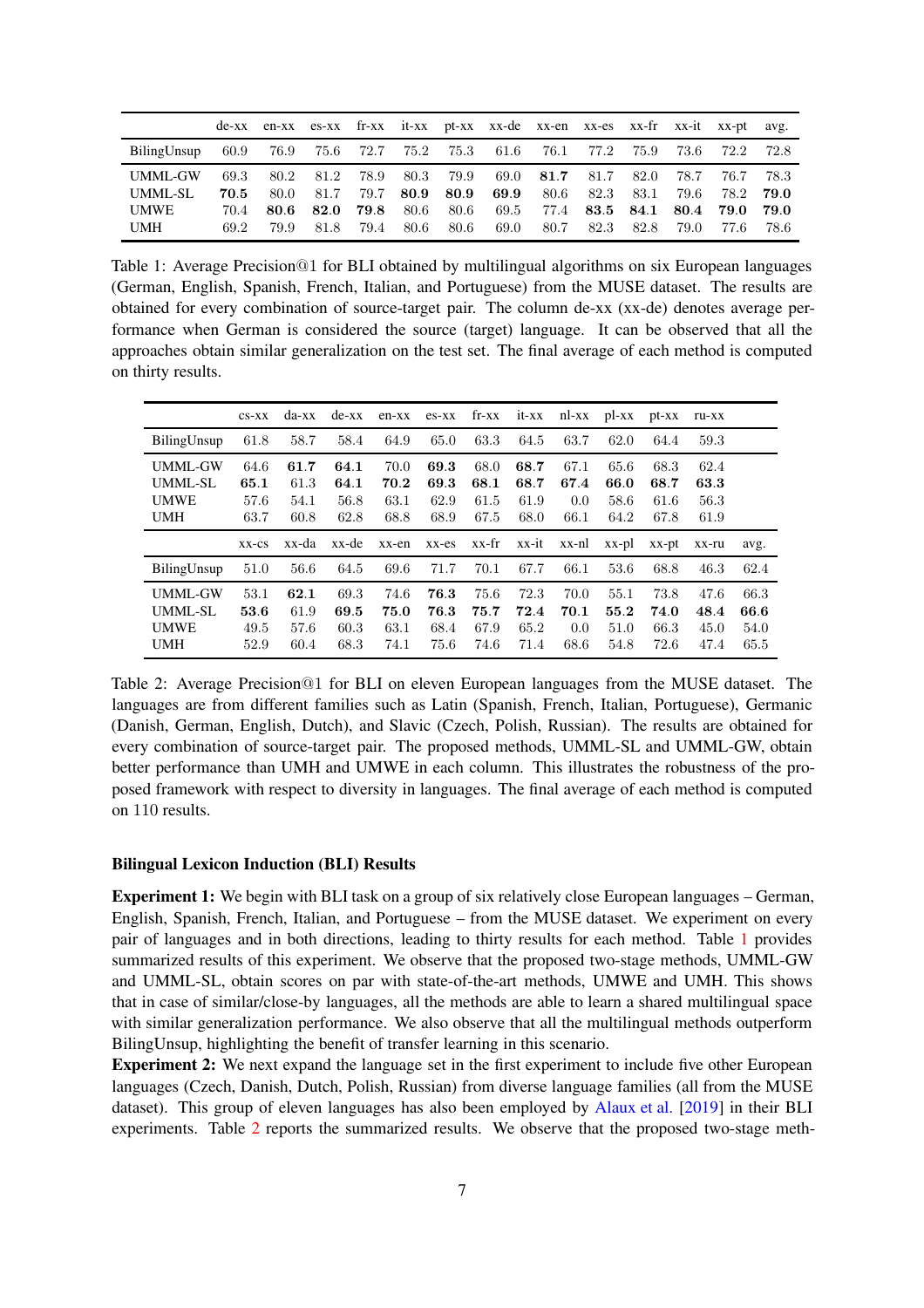<span id="page-7-0"></span>

|                                                        |                                      | ar-de ar-en                 |                             | ar-fr ar-hi                                    |                            | ar-ru de-en de-fr de-hi de-ru en-fr en-hi en-ru fr-hi fr-ru                  |                             |                                               |                              |                                   |                                                |                                 |                                                |                             | hi-ru                               |                              |
|--------------------------------------------------------|--------------------------------------|-----------------------------|-----------------------------|------------------------------------------------|----------------------------|------------------------------------------------------------------------------|-----------------------------|-----------------------------------------------|------------------------------|-----------------------------------|------------------------------------------------|---------------------------------|------------------------------------------------|-----------------------------|-------------------------------------|------------------------------|
| BilingUnsup 46.5 46.4 55.0 36.9 35.2 70.8 61.9 31.8    |                                      |                             |                             |                                                |                            |                                                                              |                             |                                               | - 43.6                       | 79.8                              | 31.3                                           | 44.1                            | 36.1                                           | 44.9                        | 24.9                                |                              |
| <b>UMML-GW</b><br>UMML-SL<br><b>UMWE</b><br><b>UMH</b> | 46.5<br>46.2<br>$0.0^{\circ}$<br>0.1 | 50.5<br>49.5<br>45.0<br>0.1 | 58.1<br>56.5<br>58.4<br>0.3 | $0.0^{\circ}$<br>39.4<br>41.4<br>$0.0^{\circ}$ | 33.6<br>34.1<br>0.0<br>0.1 | 74.0<br>74.6<br>0.0<br>74.7                                                  | 75.5<br>75.2<br>0.0<br>72.5 | $0.0^{\circ}$<br>38.4<br>$0.0^{\circ}$<br>0.0 | 45.2<br>40.2<br>44.7         | 44.4 82.5<br>82.5<br>81.9<br>82.0 | $0.0^{\circ}$<br>39.0<br>36.4<br>$0.0^{\circ}$ | 47.7<br>49.7<br>$0.0^-$<br>46.5 | $0.0^{\circ}$<br>42.7<br>42.6<br>$0.0^{\circ}$ | 46.2<br>47.1<br>0.0<br>44.5 | $0.0^{\circ}$<br>29.7<br>0.0<br>0.0 |                              |
|                                                        |                                      | de-ar en-ar                 | fr-ar                       |                                                |                            | hi-ar ru-ar en-de fr-de hi-de ru-de fr-en hi-en ru-en hi-fr ru-fr ru-hi avg. |                             |                                               |                              |                                   |                                                |                                 |                                                |                             |                                     |                              |
| BilingUnsup                                            |                                      |                             |                             |                                                |                            | 30.8 29.4 37.7 28.7 35.0 72.0 61.3 42.0 59.6                                 |                             |                                               |                              | 78.7                              | -37.6                                          | 59.2                            | 45.4                                           | 62.6                        | 32.3                                | 46.7                         |
| <b>UMML-GW</b><br>UMML-SL<br><b>UMWE</b><br><b>UMH</b> | 31.5<br>31.1<br>0.1<br>0.2           | 35.6<br>35.5<br>37.6<br>0.1 | 37.5<br>37.4<br>39.8<br>0.2 | $0.0^{\circ}$<br>29.7<br>23.7<br>0.0           | 32.8<br>33.9<br>0.1<br>0.1 | 74.6<br>75.1<br>0.0<br>74.3                                                  | 70.5<br>70.7<br>0.0<br>69.9 | $0.0^{\circ}$<br>45.5<br>$0.0^{\circ}$<br>0.0 | 61.3<br>61.7<br>55.7<br>60.8 | 83.1<br>82.9<br>79.5<br>83.2      | $0.0^-$<br>47.6<br>34.1<br>$0.0^{\circ}$       | 62.9<br>$0.0^{\circ}$<br>62.5   | $0.0^{\circ}$<br>65.6 51.9<br>48.4<br>0.0      | 65.8<br>66.6<br>0.0<br>65.1 | 0.0<br>-39.9<br>0.0<br>0.0          | 37.2<br>50.8<br>22.2<br>26.1 |

Table 3: Precision@1 for BLI obtained by multilingual algorithms on a highly diverse group of six languages (Arabic, German, English, French, Hindi, and Russian) from the MUSE dataset. The 'avg' column reports the average performance of each method. Both the proposed methods, UMML-GW and UMML-SL, obtain better results than UMH and UMWE in this challenging BLI setup, with UMML-SL outperforming every method.

ods, UMML-GW and UMML-SL, perform better than UMH and outperforms UMWE. In fact both the proposed methods obtain better results than UMH and UMWE in the every column of Table [2.](#page-6-1) In this multilingual setting, UMWE fails to satisfactorily map the Dutch language word embeddings in the shared multilingual space, though Dutch is similar to English. It should be noted that in the bilingual setup UMWE learns an effective English-Dutch cross-lingual space (obtaining average en-nl and nl-en score of 75.2). It, therefore, appears that UMWE has limitations in such multilingual settings which lead to its poor performance.

Experiment 3: We next aim to learn the multilingual space for a more diverse group of languages from the MUSE dataset: Arabic, German, English, French, Hindi, and Russian. Table [3](#page-7-0) reports the BLI performance for each pair of languages. We observe that, except the proposed UMML-SL, all other multilingual methods fail to learn a reasonably good shared multilingual space for all languages. The proposed UMML-GW fails to obtain a reasonable BLI score (< 1 Precision@1) in 10 out of 30 pairs. UMWE and UMH suffer from such failure on 16 and 18 pairs, respectively. On the other hand, the proposed UMML-SL obtains effective alignment on all pairs of languages, illustrating its robustness in such challenging setting. It obtains better performance than BilingUnsup, benefiting from transfer learning in such a diverse group as well. In the following, we analyze the results of the other three multilingual methods:

• The Gromov-Wasserstein (GW) alignment algorithm [\[Alvarez-Melis and Jaakkola](#page-9-1), [2018\]](#page-9-1), which is used in the first stage of the proposed UMML-GW, does not learn an effective alignment of English and Hindi words. However, in its second stage, this "misalignment" does not adversely affect the BLI performance of language pairs not involving Hindi. This can be concluded from the observation that its BLI score for all language pairs not involving Hindi is similar to the corresponding scores obtained by UMML-SL. Overall, UMML-GW is able to learn suitable multilingual embeddings for five languages (ar, de, en, fr, and ru).

• UMH also employs GW based formulation [\[Alvarez-Melis and Jaakkola](#page-9-1), [2018\]](#page-9-1) in its joint optimization framework and it, too, does not learn suitable Hindi embeddings in the shared multilingual space. However, UMH also fails to learn suitable Arabic embeddings in the shared multilingual space. This is surprising since the GW algorithm (employed in the first stage of UMML-GW) learns an effective alignment of English and Arabic words. Hence, it appears that jointly learning the unsupervised alignment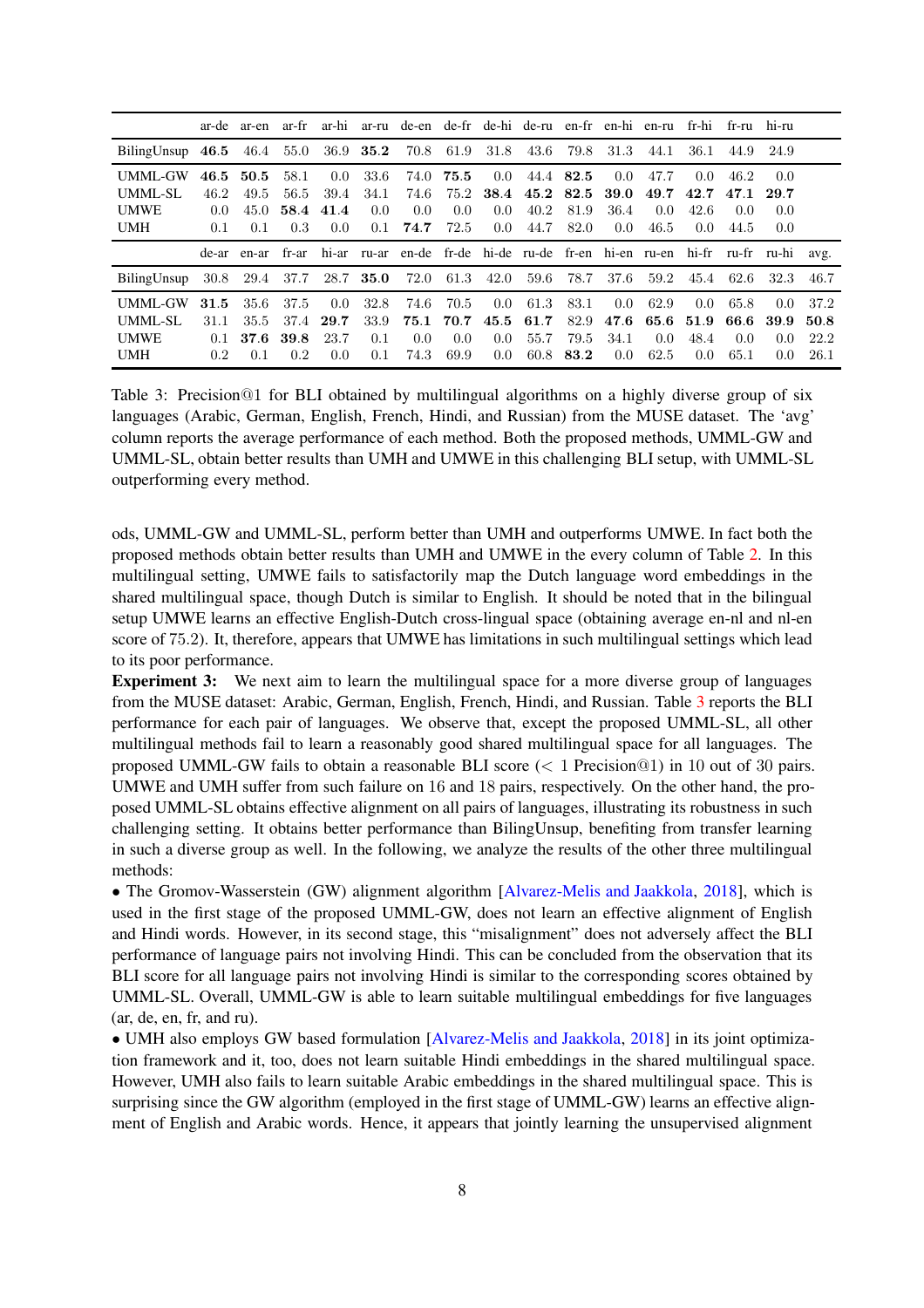<span id="page-8-0"></span>

|                                        | en-de | en-es | de-es | en-it | $de-it$ | $es-it$ | avg.  |
|----------------------------------------|-------|-------|-------|-------|---------|---------|-------|
| Luminoso [Speer and Lowry-Duda, 2017]  | 0.769 | 0.772 | 0.735 | 0.787 | 0.747   | 0.767   | 0.763 |
| NASARI [Camacho-Collados et al., 2016] | 0.594 | 0.630 | 0.548 | 0.647 | 0.557   | 0.592   | 0.595 |
| UMML-GW                                | 0.726 | 0.724 | 0.723 | 0.728 | 0.706   | 0.742   | 0.725 |
| UMML-SL                                | 0.725 | 0.723 | 0.721 | 0.728 | 0.705   | 0.742   | 0.724 |
| <b>UMWE</b>                            | 0.713 | 0.706 | 0.698 | 0.708 | 0.684   | 0.727   | 0.706 |
| UMH                                    | 0.719 | 0.721 | 0.710 | 0.727 | 0.696   | 0.732   | 0.718 |

<span id="page-8-1"></span>Table 4: Spearman correlation ( $\rho$ ) on the SemEval 2017 cross-lingual word similarity task. Among unsupervised methods, the proposed UMML-GW and UMML-SL perform better than UMWE and UMH.

|                | MLDC | MLDP |
|----------------|------|------|
| <b>UMML-GW</b> | 89.7 | 69.9 |
| UMML-SL        | 90.3 | 71.0 |
| UMWE           | 88.3 | 71.0 |
| UMH            | 90.0 | 70.6 |

Table 5: Average accuracy and unlabeled attachment score (UAS) across languages on ReutersMLDC (MLDC) and MLParsing (MLDP) datasets, respectively. The proposed UMML-SL obtain the best results in both downstream applications.

and multilingual mapping can adversely affect distant languages (Arabic in this case). Overall, UMH learns suitable multilingual embeddings for four languages (de, en, fr, and ru).

• The GAN-based approach, UMWE, learns two groups of alignment in the shared multilingual space. The first group consists of Arabic, English, French, and Hindi language embeddings, which are suitably aligned with each other. However, these are "misaligned" with German and Russian language embeddings in the shared space. On the other hand, the German and Russian language embeddings are suitably aligned with each other (but not with any other language). Such grouping cannot be attributed to language similarity (since English and German are closer than, for e.g., English and Arabic) and may result from optimizing instability [\[Søgaard et al.](#page-12-6), [2018\]](#page-12-6).

#### Cross-lingual Word Similarity (CLWS) Results

Experiment 4: Table [4](#page-8-0) reports performance on the SemEval 2017 CLWS task for four languages: English, German, Spanish, and Italian. For evaluating the unsupervised MWE approaches, we consider the multilingual word embeddings of the four languages learned in BLI Experiment 2 (corresponding to Table [2\)](#page-6-1). Among the unsupervised MWE approaches, we observe that UMML-GW and UMML-SL obtain the best results. For reference, we also include the results of the SemEval 2017 baseline and the best reported system, NASARI [\[Camacho-Collados et al.](#page-10-13), [2016\]](#page-10-13) and Luminoso [\[Speer and Lowry-Duda,](#page-12-9) [2017\]](#page-12-9), respectively, in Table [4.](#page-8-0) However, it should be noted that both NASARI and Luminoso use additional knowledge sources like the Europarl and the OpenSubtitles2016 parallel corpora.

#### Results on Downstream Applications

**Experiment 5:** For each of the four methods, we learn the shared multilingual space for twelve languages in the multilingual dependency parsing (MLDP) dataset: Bulgarian, Czech, Danish, German, Greek, English, Spanish, Finnish, French, Hungarian, Italian, and Swedish. We employ the 300 dimensional pre-trained monolingual embeddings from the MUSE dataset, vocabulary list being the top 200 000 words in each language, as in the BLI experiments. The learned multilingual embeddings are also employed in the multilingual document classification (MLDC) evaluation, which has seven lan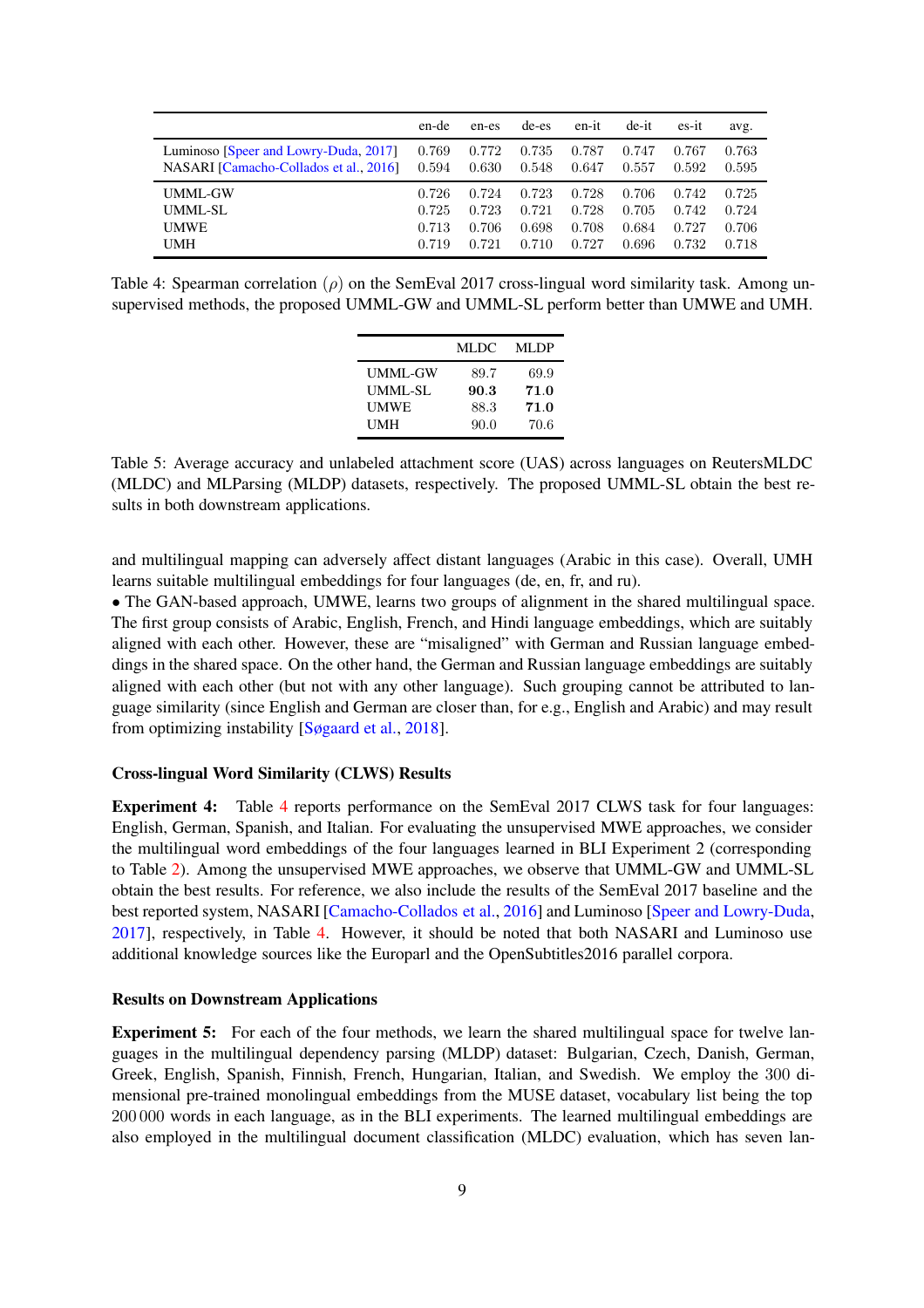guages: Danish, German, English, Spanish, French, Italian, and Swedish. It should be noted that for this MLDP and MLDP tasks, related works [\[Ammar et al.,](#page-9-0) [2016](#page-9-0), [Duong et al.](#page-10-11), [2017](#page-10-11), [Heyman et al.,](#page-11-7) [2019](#page-11-7)] trained 512 dimensional monolingual embeddings on the datasets used by [Ammar et al.](#page-9-0) [\[2016](#page-9-0)] and [Duong et al.](#page-10-11) [\[2017\]](#page-10-11). Hence, the presented results are not comparable with previously reported results.

Table [5](#page-8-1) reports the performance on the MLDP and MLDC tasks. We observe that the proposed two-stage approaches perform well on the downstream tasks with UMML-SL obtaining the best results.

## <span id="page-9-3"></span>6 Discussion and Conclusion

In this work, we propose a two-stage framework for learning unsupervised multilingual word embeddings (MWE). The two stages correspond to first learning unsupervised word alignment between a few pairs of languages and subsequently learning a latent shared multilingual space. The two problem are solved using existing techniques: the first stage is solved using the self-learning [\[Artetxe et al.](#page-10-5), [2018b](#page-10-5)] or the Gromov-Wasserstein alignment [\[Alvarez-Melis and Jaakkola](#page-9-1), [2018](#page-9-1)] algorithms and the second stage is solved using the GeoMM algorithm [\[Jawanpuria et al.](#page-11-4), [2019](#page-11-4)].

Though the two-stage framework seems a simple approach compared to the existing joint optimization methods [\[Chen and Cardie,](#page-10-6) [2018](#page-10-6), [Alaux et al.,](#page-9-2) [2019](#page-9-2)], our main contribution has been to show that it is a strong performer. We observe that the proposed approach (UMML-SL) outperforms existing approaches in various tasks such as bilingual lexicon induction, cross-lingual word similarity, multilingual document classification, and multilingual document parsing. The proposed approach also exhibit robustness while learning the MWE space for highly diverse groups of languages, a challenging setting for existing approaches. The experiments were focused on the unsupervised setting, but the proposed two-stage framework has the necessary flexibility to be easily employed in fully supervised setting or in hybrid setups where supervision is available for some languages but may be unavailable for others. Our results encourage development of multi-stage models for learning multilingual word embeddings.

# References

- <span id="page-9-4"></span>Željko Agić, Maria Jesus Aranzabe, Aitziber Atutxa, Cristina Bosco, Jinho Choi, Marie-Catherine de Marneffe, Timothy Dozat, Richrd Farkas, Jennifer Foster, Filip Ginter, Iakes Goenaga, Koldo Gojenola, Yoav Goldberg, Jan Hajič, Anders Trrup Johannsen, Jenna Kanerva, Juha Kuokkala, Veronika Laippala, Alessandro Lenci, Krister Lindén, Nikola Ljubešić, Teresa Lynn, Christopher Manning, Hctor Alonso Martínez, Ryan McDonald, Anna Missilä, Simonetta Montemagni, Joakim Nivre, Hanna Nurmi, Petya Osenova, Slav Petrov, Jussi Piitulainen, Barbara Plank, Prokopis Prokopidis, Sampo Pyysalo, Wolfgang Seeker, Mojgan Seraji, Natalia Silveira, Maria Simi, Kiril Simov, Aaron Smith, Reut Tsarfaty, Veronika Vincze, and Daniel Zeman. Universal Dependencies 1.1, 2015.
- <span id="page-9-2"></span>Jean Alaux, Edouard Grave, Marco Cuturi, and Armand Joulin. Unsupervised hyperalignment for multilingual word embeddings. In *Proceedings of the International Conference on Learning Representations*, 2019. URL: [https://github.com/facebookresearch/fastText/tree/](https://github.com/facebookresearch/fastText/tree/master/alignment) [master/alignment](https://github.com/facebookresearch/fastText/tree/master/alignment).
- <span id="page-9-1"></span>David Alvarez-Melis and Tommi S. Jaakkola. Gromov-wasserstein alignment of word embedding spaces. In *Proceedings of the Conference on Empirical Methods in Natural Language Processing*, 2018. URL: https://github.com/dmelis/otalign.
- <span id="page-9-0"></span>Waleed Ammar, George Mulcaire, Yulia Tsvetkov, Guillaume Lample, Chris Dyer, and Noah A. Smith. Massively multilingual word embeddings. Technical report, arXiv preprint arXiv:1602.01925, 2016. URL: https://github.com/wammar/multilingual-embeddings-eval-portal.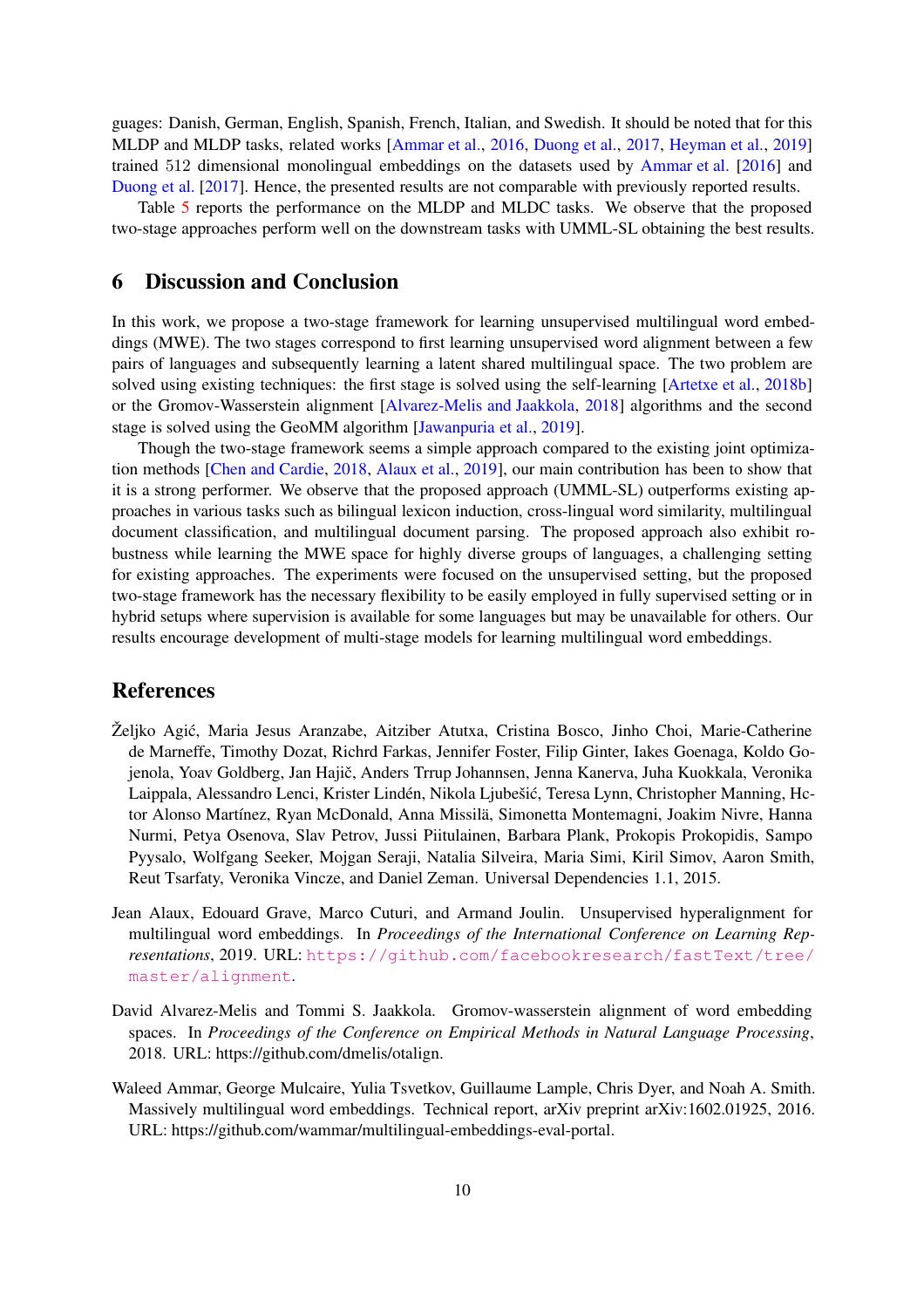- <span id="page-10-1"></span>Mikel Artetxe, Gorka Labaka, and Eneko Agirre. Learning principled bilingual mappings of word embeddings while preserving monolingual invariance. In *Proceedings of the Conference on Empirical Methods in Natural Language Processing*, pages 2289–2294, 2016.
- <span id="page-10-8"></span>Mikel Artetxe, Gorka Labaka, and Eneko Agirre. Learning bilingual word embeddings with (almost) no bilingual data. In *Proceedings of the Annual Meeting of the Association for Computational Linguistics*, pages 451–462, 2017.
- <span id="page-10-4"></span>Mikel Artetxe, Gorka Labaka, and Eneko Agirre. Generalizing and improving bilingual word embedding mappings with a multi-step framework of linear transformations. In *Proceedings of the AAAI Conference on Artificial Intelligence*, pages 5012–5019, 2018a.
- <span id="page-10-5"></span>Mikel Artetxe, Gorka Labaka, and Eneko Agirre. A robust self-learning method for fully unsupervised cross-lingual mappings of word embeddings. In *Proceedings of the Annual Meeting of the Association for Computational Linguistics*, pages 789–798, 2018b. URL: https://github.com/artetxem/vecmap.
- <span id="page-10-3"></span>Mikel Artetxe, Gorka Labaka, and Eneko Agirre. Unsupervised statistical machine translation. In *Proceedings of the 2018 Conference on Empirical Methods in Natural Language Processing*, pages 3632–3642, 2018c.
- <span id="page-10-13"></span>Jos´e Camacho-Collados, Mohammad Taher Pilehvar, and Roberto Navigli. Nasari: Integrating explicit knowledge and corpus statistics for a multilingual representation of concepts and entities. *Artificial Intelligence*, 240:36–64, 2016.
- <span id="page-10-10"></span>Jose Camacho-Collados, Mohammad Taher Pilehvar, Nigel Collier, and Roberto Navigli. Semeval-2017 task 2: Multilingual and cross-lingual semantic word similarity. In *Proceedings of the 11th International Workshop on Semantic Evaluation*, 2017.
- <span id="page-10-6"></span>Xilun Chen and Claire Cardie. Unsupervise multilingual word embeddings. In *Proceedings of the Conference on Empirical Methods in Natural Language Processing*, 2018. URL: https://github.com/ccsasuke/umwe.
- <span id="page-10-2"></span>Alexis Conneau, Guillaume Lample, Marc'Aurelio Ranzato, Ludovic Denoyer, and Hervé Jégou. Word translation without parallel data. In *Proceedings of the International Conference on Learning Representations*, 2018. URL: https://github.com/facebookresearch/MUSE.
- <span id="page-10-9"></span>Georgiana Dinu and Marco Baroni. Improving zero-shot learning by mitigating the hubness problem. In *Workshop track of International Conference on Learning Representations*, 2015.
- <span id="page-10-7"></span>Yerai Doval, Jose Camacho-Collados, Luis Espinosa-Anke, and Steven Schockaert. Improving crosslingual word embeddings by meeting in the middle. In *Proceedings of the Conference on Empirical Methods in Natural Language Processing*, 2018. URL: https://github.com/yeraidm/meemi.
- <span id="page-10-11"></span>Long Duong, Hiroshi Kanayama, Tengfei Ma, Steven Bird, and Trevor Cohn. Multilingual training of crosslingual word embeddings. In *Proceedings of the Conference of the European Chapter of the Association for Computational Linguistics*, pages 894–904, 2017.
- <span id="page-10-12"></span>Chris Dyer, Miguel Ballesteros, Wang Ling, Austin Matthews, and Noah A. Smith. Transition-based dependency parsing with stack long short-term memory. In *Proceedings of the 53rd Annual Meeting of the Association for Computational Linguistics and the 7th International Joint Conference on Natural Language Processing (Volume 1: Long Papers)*, pages 334–343, 2015.
- <span id="page-10-0"></span>Manaal Faruqui and Chris Dyer. Improving vector space word representations using multilingual correlation. In *Proceedings of the Conference of the European Chapter of the Association for Computational Linguistics*, pages 462–471, 2014.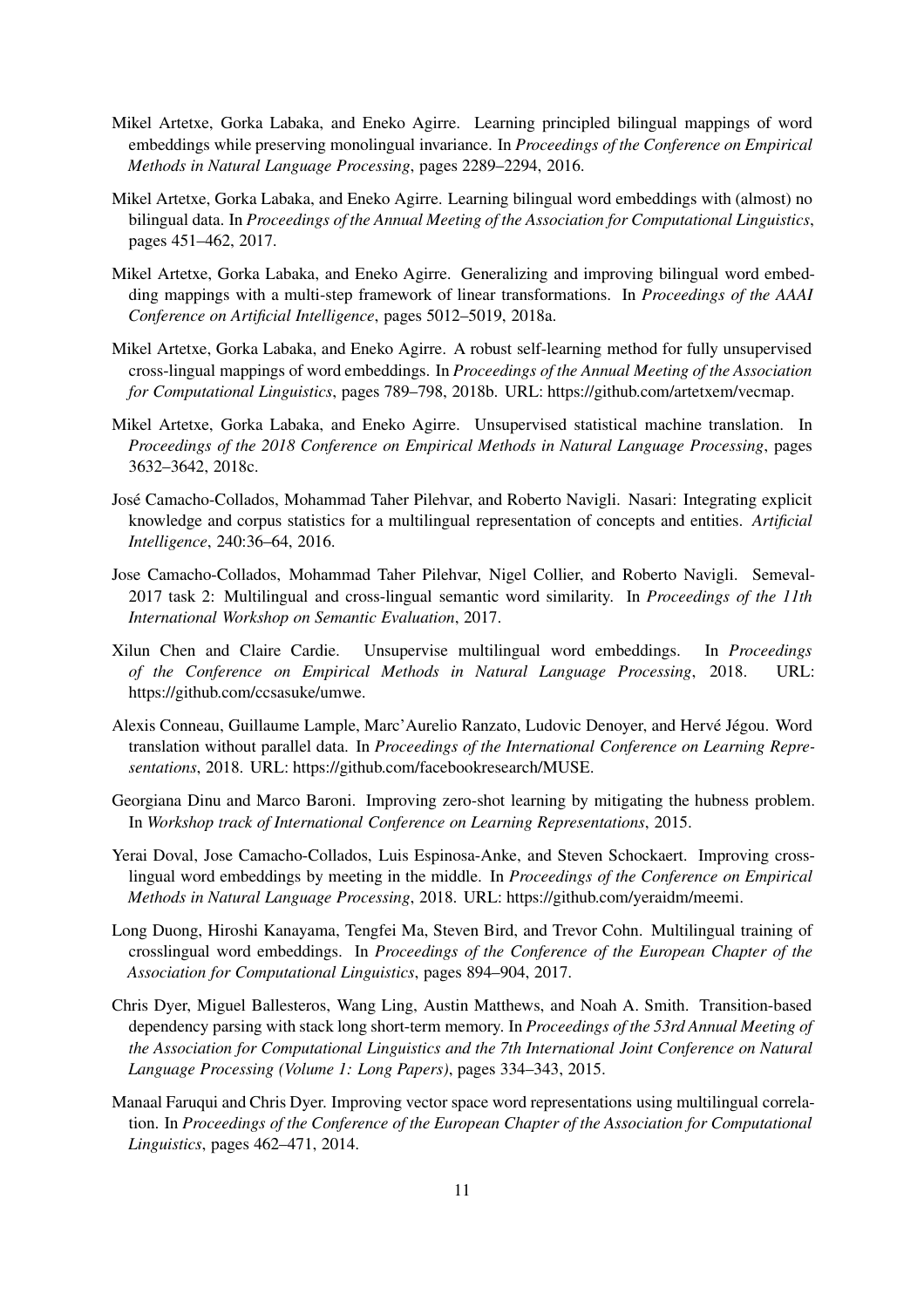- <span id="page-11-8"></span>Goran Glavaš, Robert Litschko, Sebastian Ruder, and Ivan Vulić. How to (properly) evaluate crosslingual word embeddings: On strong baselines, comparative analyses, and some misconceptions. In *Proceedings of the Annual Meeting of the Association for Computational Linguistics*, pages 710–712, 2019.
- <span id="page-11-12"></span>John C. Gower. Generalized procrustes analysis. *Psychometrika*, 40(1):33–51, 1975.
- <span id="page-11-6"></span>Edouard Grave, Armand Joulin, and Quentin Berthet. Unsupervised alignment of embeddings with Wasserstein Procrustes. In *International Conference on Artificial Intelligence and Statistics (AIS-TATS)*, 2019.
- <span id="page-11-2"></span>Jiatao Gu, Hany Hassan, Jacob Devlin, and Victor OK Li. Universal neural machine translation for extremely low resource languages. In *Proceedings of the Conference of the North American Chapter of the Association for Computational Linguistics: Human Language Technologies*, 2018.
- <span id="page-11-7"></span>Geert Heyman, Bregt Verreet, Ivan Vulić, and Marie-Francine Moens. Learning unsupervised multilingual word embeddings with incremental multilingual hubs. In *Proceedings of the Conference of the North American Chapter of the Association for Computational Linguistics*, pages 1890–1902, 2019.
- <span id="page-11-5"></span>Yedid Hoshen and Lior Wolf. Non-adversarial unsupervised word translation. Technical report, arXiv preprint arXiv:1801.06126v3, 2018.
- <span id="page-11-4"></span>Pratik Jawanpuria, Arjun Balgovind, Anoop Kunchukuttan, and Bamdev Mishra. Learning multilingual word embeddings in latent metric space: A geometric approach. *Transactions of the Association for Computational Linguistics*, 7:107–120, 2019.
- <span id="page-11-9"></span>Armand Joulin, Piotr Bojanowski, Tomas Mikolov, Edouard Grave, and Hervé Jégou. Loss in translation: Learning bilingual word mapping with a retrieval criterion. In *Proceedings of the Conference on Empirical Methods in Natural Language Processing*, 2018.
- <span id="page-11-11"></span>Y. Kementchedjhieva, S. Ruder, R. Cotterell, and A. Søgaard. Generalizing Procrustes Analysis for Better Bilingual Dictionary Induction. In *The SIGNLL Conference on Computational Natural Language Learning*, 2018.
- <span id="page-11-0"></span>Alexandre Klementiev, Ivan Titov, and Binod Bhattarai. Inducing crosslingual distributed representations of words. In *Proceedings of the International Conference on Computational Linguistics: Technical Papers*, pages 1459–1474, 2012.
- <span id="page-11-3"></span>Guillaume Lample, Alexis Conneau, Ludovic Denoyer, and Marc'Aurelio Ranzato. Unsupervised machine translation using monolingual corpora only. In *Proceedings of the International Conference on Learning Representations*, 2018.
- <span id="page-11-13"></span>Facundo Mémoli. Gromov–Wasserstein distances and the metric approach to object matching. *Foundations of computational mathematics*, 11(4):417–487, 2011.
- <span id="page-11-1"></span>Tomas Mikolov, Quoc V Le, and Ilya Sutskever. Exploiting similarities among languages for machine translation. Technical report, arXiv preprint arXiv:1309.4168, 2013.
- <span id="page-11-14"></span>Gabriel Peyré and Marco Cuturi. Computational optimal transport. *Foundations and Trends in Machine Learning*, 11(5-6):355–602, 2019.
- <span id="page-11-10"></span>Gabriel Peyré, Marco Cuturi, and Justin Solomon. Gromov-Wasserstein averaging of kernel and distance matrices. In *Proceedings of the International Conference on Machine Learning*, 2016.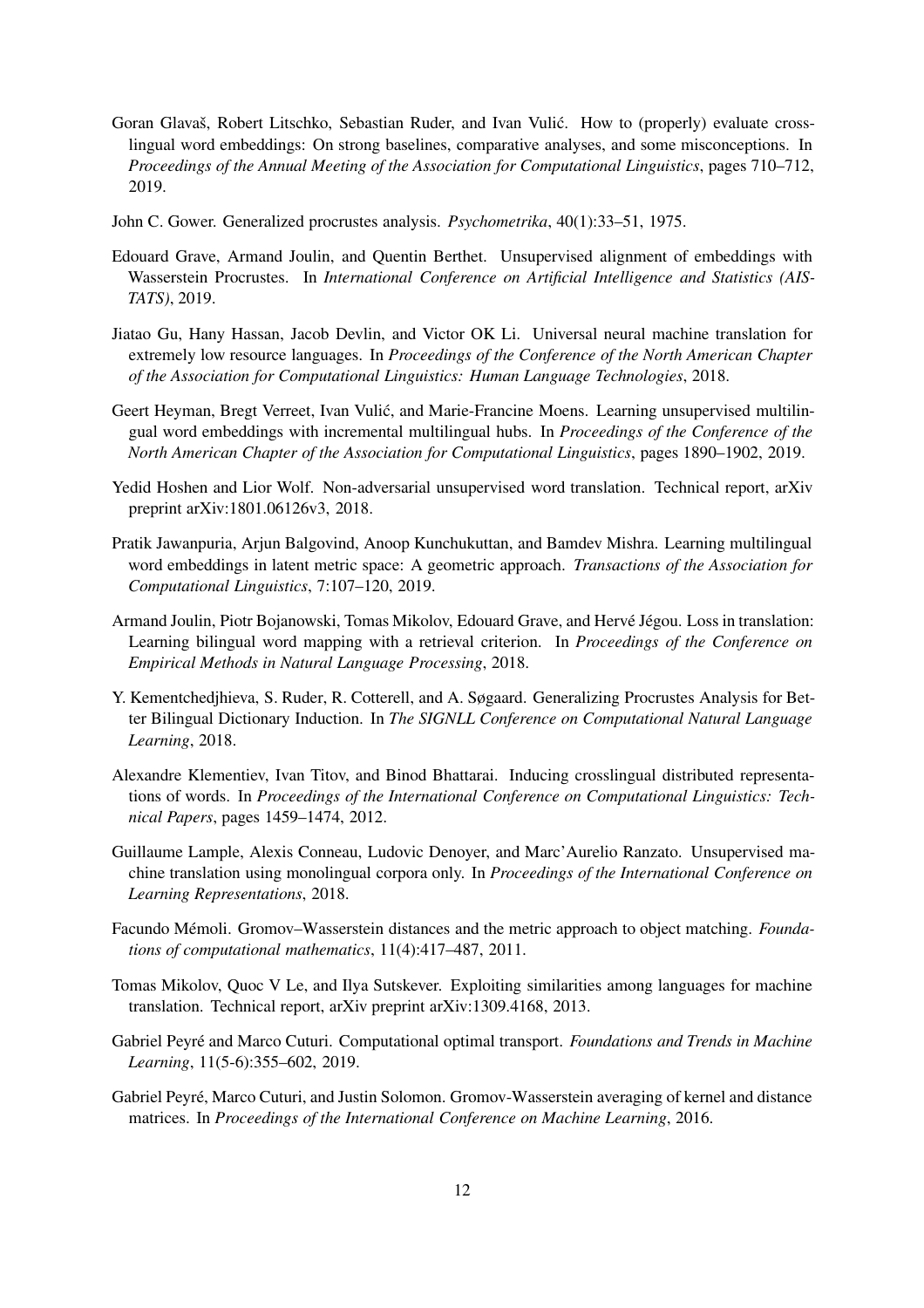- <span id="page-12-8"></span>Peter H Schönemann. A generalized solution of the orthogonal Procrustes problem. *Psychometrika*, 31 (1):1–10, 1966.
- <span id="page-12-3"></span>Samuel L. Smith, David H. P. Turban, Steven Hamblin, and Nils Y. Hammerla. Aligning the fastText vectors of 78 languages, 2017. URL: [https://github.com/Babylonpartners/fastText\\_](https://github.com/Babylonpartners/fastText_multilingual) [multilingual](https://github.com/Babylonpartners/fastText_multilingual).
- <span id="page-12-6"></span>Anders Søgaard, Sebastian Ruder, and Ivan Vulić. On the limitations of unsupervised bilingual dictionary induction. In *Proceedings of the 56th Annual Meeting of the Association for Computational Linguistics*, pages 778–788, 2018.
- <span id="page-12-9"></span>Robert Speer and Joanna Lowry-Duda. ConceptNet at SemEval-2017 Task 2: Extending word embeddings with multilingual relational knowledge. In *Proceedings of the 11th International Workshop on Semantic Evaluations*, 2017.
- <span id="page-12-0"></span>Ivan Vulić and Marie-Francine Moens. Monolingual and cross-lingual information retrieval models based on (bilingual) word embeddings. In *Proceedings of the 38th International ACM SIGIR Conference on Research and Development in Information Retrieval*, pages 363–372, 2015.
- <span id="page-12-7"></span>Ivan Vulić, Goran Glavaš, Roi Reichart, and Anna Korhonen. Do we really need fully unsupervised cross-lingual embeddings? In *Proceedings of the Conference on Empirical Methods in Natural Language Processing*, 2019.
- <span id="page-12-2"></span>Chao Xing, Dong Wang, Chao Liu, and Yiye Lin. Normalized word embedding and orthogonal transform for bilingual word translation. In *Proceedings of the Conference of the North American Chapter of the Association for Computational Linguistics: Human Language Technologies*, pages 1006–1011, 2015.
- <span id="page-12-4"></span>Meng Zhang, Yang Liu, Huanbo Luan, and Maosong Sun. Adversarial training for unsupervised bilingual lexicon induction. In *Proceedings of the Annual Meeting of the Association for Computational Linguistics*, pages 1959–1970, 2017a.
- <span id="page-12-5"></span>Meng Zhang, Yang Liu, Huanbo Luan, and Maosong Sun. Earth mover's distance minimization for unsupervised bilingual lexicon induction. In *Proceedings of the Conference on Empirical Methods in Natural Language Processing*, pages 1934–1945, 2017b.
- <span id="page-12-1"></span>Huiwei Zhou, Long Chen, Fulin Shi, and Degen Huang. Learning bilingual sentiment word embeddings for cross-language sentiment classification. In *Proceedings of the Annual Meeting of the Association for Computational Linguistics and the International Joint Conference on Natural Language Processing*, pages 430–440, 2015.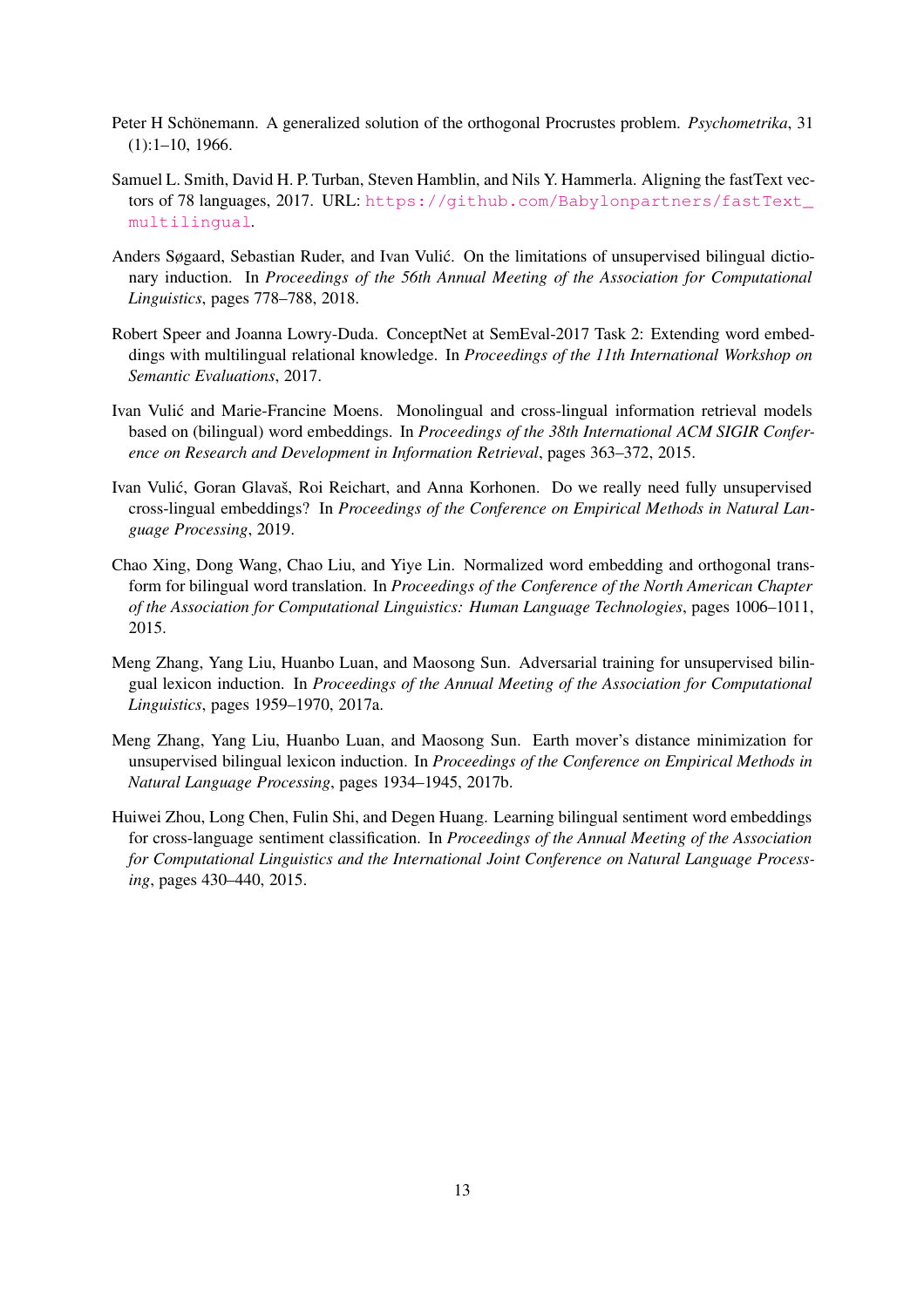<span id="page-13-1"></span>

|                                                                |  |  | de-xx en-xx es-xx fi-xx it-xx xx-de xx-en xx-es xx-fi xx-it avg. |  |  |  |
|----------------------------------------------------------------|--|--|------------------------------------------------------------------|--|--|--|
| UMML-SL 49.5 40.4 45.6 45.8 51.3 52.4 37.1 52.9 37.2 53.0 46.5 |  |  |                                                                  |  |  |  |
| <b>UMWE</b>                                                    |  |  | 37.8 0.2 38.0 35.1 40.5 39.4 0.1 42.8 28.6 40.7 30.3             |  |  |  |

Table 6: Average Precision@1 for BLI on five European languages (German, English, Spanish, Finnish, Italian) from the VecMap dataset. The results are reported for every combination of source-target pair. The proposed method, UMML-SL, significantly improves the results of UMWE.

# <span id="page-13-0"></span>A Additional results

#### Bilingual Lexicon Induction (BLI) Results

Experiment 6: In addition to the MUSE dataset, we also perform BLI experiment on the VecMap dataset. Table [6](#page-13-1) (page 2 of this draft) reports result on VecMap for the proposed UMML-SL and UMWE methods. We observe that UMWE learns suitable alignments for only four languages (de, es, fi, and it). It is not able to effectively align the English language embeddings in the shared multilingual space. On the other hand, the proposed UMML-SL suitably aligns all the five languages, obtaining best performance in every summarized result (Table  $6$ ). On this dataset, we do not observe suitable alignment between pairs of language using the GW algorithm [\[Alvarez-Melis and Jaakkola](#page-9-1), [2018](#page-9-1)]. This might be due to the challenging nature of this dataset, which [Alvarez-Melis and Jaakkola](#page-9-1) [\[2018](#page-9-1)] mention. In their work, [Alvarez-Melis and Jaakkola](#page-9-1) [\[2018](#page-9-1)] have alluded to some specific normalization performed on the covariance matrices of this dataset. The authors have not responded to our query on this. Hence, without the required normalization, both UMML-GW and UMH fail to learn a good alignment on any pair of language.

Detailed results of Experiment 1: The detailed results of Experiment 1 (of the main paper) are provided in Table [7](#page-14-0) in Page 2 of this draft.

Detailed results of Experiment 2: The detailed results of Experiment 2 (of the main paper) are provided in Tables [8,](#page-15-0) [9,](#page-16-0) [10,](#page-17-0) and [11.](#page-18-0) The languages are from different families such as Latin (Spanish, French, Italian, Portuguese), Germanic (Danish, German, English, Dutch), and Slavic (Czech, Polish, Russian).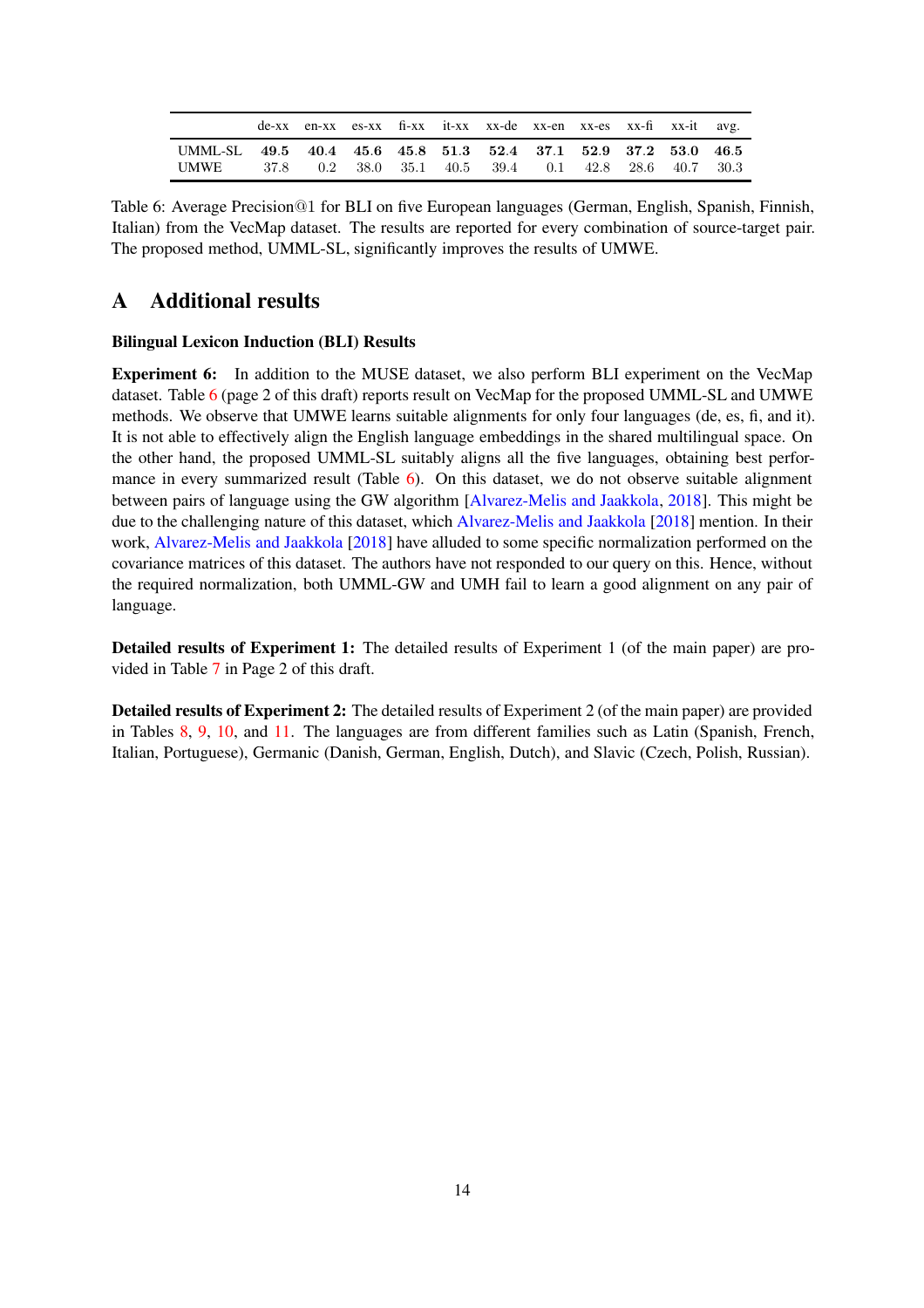<span id="page-14-0"></span>

| src         | trg         | BilingUnsup | <b>UMML-GW</b> | <b>UMML-SL</b> | <b>UMWE</b> | <b>UMH</b> |
|-------------|-------------|-------------|----------------|----------------|-------------|------------|
| de          | en          | 70.8        | 75.7           | 74.0           | 71.8        | 75.3       |
| de          | es          | 59.2        | 68.3           | 68.1           | 68.9        | 68.3       |
| de          | fr          | 61.9        | 73.0           | 75.5           | 76.6        | 73.3       |
| de          | it          | 60.1        | 70.0           | 72.3           | 72.2        | 68.6       |
| de          | pt          | 52.6        | 59.5           | 62.9           | 62.5        | 60.6       |
| en          | de          | 72.0        | 75.3           | 75.1           | 76.0        | 75.7       |
| en          | es          | 80.1        | 81.7           | 81.7           | 82.9        | 82.1       |
| en          | fr          | 79.8        | 82.5           | 82.5           | 83.1        | 82.1       |
| en          | it          | 76.0        | 79.5           | 78.6           | 79.0        | 77.9       |
| en          | pt          | 76.4        | 82.0           | 81.9           | 82.0        | 81.6       |
| es          | de          | 58.9        | 68.3           | 69.2           | 68.5        | 68.4       |
| es          | en          | 79.5        | 85.7           | 84.1           | 81.7        | 84.1       |
| es          | $_{\rm fr}$ | 78.3        | 84.7           | 85.9           | 87.1        | 85.8       |
| es          | it          | 78.7        | 82.0           | 82.8           | 84.7        | 83.5       |
| es          | pt          | 82.5        | 85.5           | 86.3           | 87.8        | 87.1       |
| $_{\rm fr}$ | de          | 61.1        | 69.7           | 70.8           | 70.1        | 70.0       |
| $_{\rm fr}$ | en          | 78.7        | 84.4           | 83.0           | 81.0        | 83.1       |
| $_{\rm fr}$ | es          | 75.6        | 81.5           | 82.9           | 84.4        | 82.7       |
| $_{\rm fr}$ | it          | 75.4        | 81.6           | 82.7           | 83.3        | 83.1       |
| $_{\rm fr}$ | pt          | 72.6        | 77.4           | 79.0           | 80.3        | 78.0       |
| it          | de          | 59.0        | 68.5           | 69.5           | 68.6        | 67.7       |
| it          | en          | 75.0        | 80.4           | 79.7           | 75.3        | 79.5       |
| it          | es          | 83.6        | 86.6           | 87.2           | 88.4        | 87.4       |
| it          | fr          | 81.3        | 86.6           | 87.0           | 88.3        | 87.7       |
| it          | pt          | 77.1        | 79.4           | 80.9           | 82.5        | 80.9       |
| pt          | de          | 56.9        | 63.3           | 65.0           | 64.2        | 63.3       |
| pt          | en          | 76.5        | 82.2           | 82.1           | 77.1        | 81.5       |
| pt          | es          | 87.4        | 90.5           | 91.4           | 93.1        | 91.3       |
| pt          | $_{\rm fr}$ | 78.3        | 83.1           | 84.5           | 85.6        | 85.1       |
| pt          | it          | 77.6        | 80.4           | 81.4           | 82.8        | 81.7       |
| average     |             | 72.8        | 78.3           | 79.0           | 79.0        | 78.6       |

Table 7: Precision@1 for BLI obtained by multilingual algorithms on six European languages (German, English, Spanish, French, Italian, and Portuguese) from the MUSE dataset. The 'average' row reports the average performance of each method.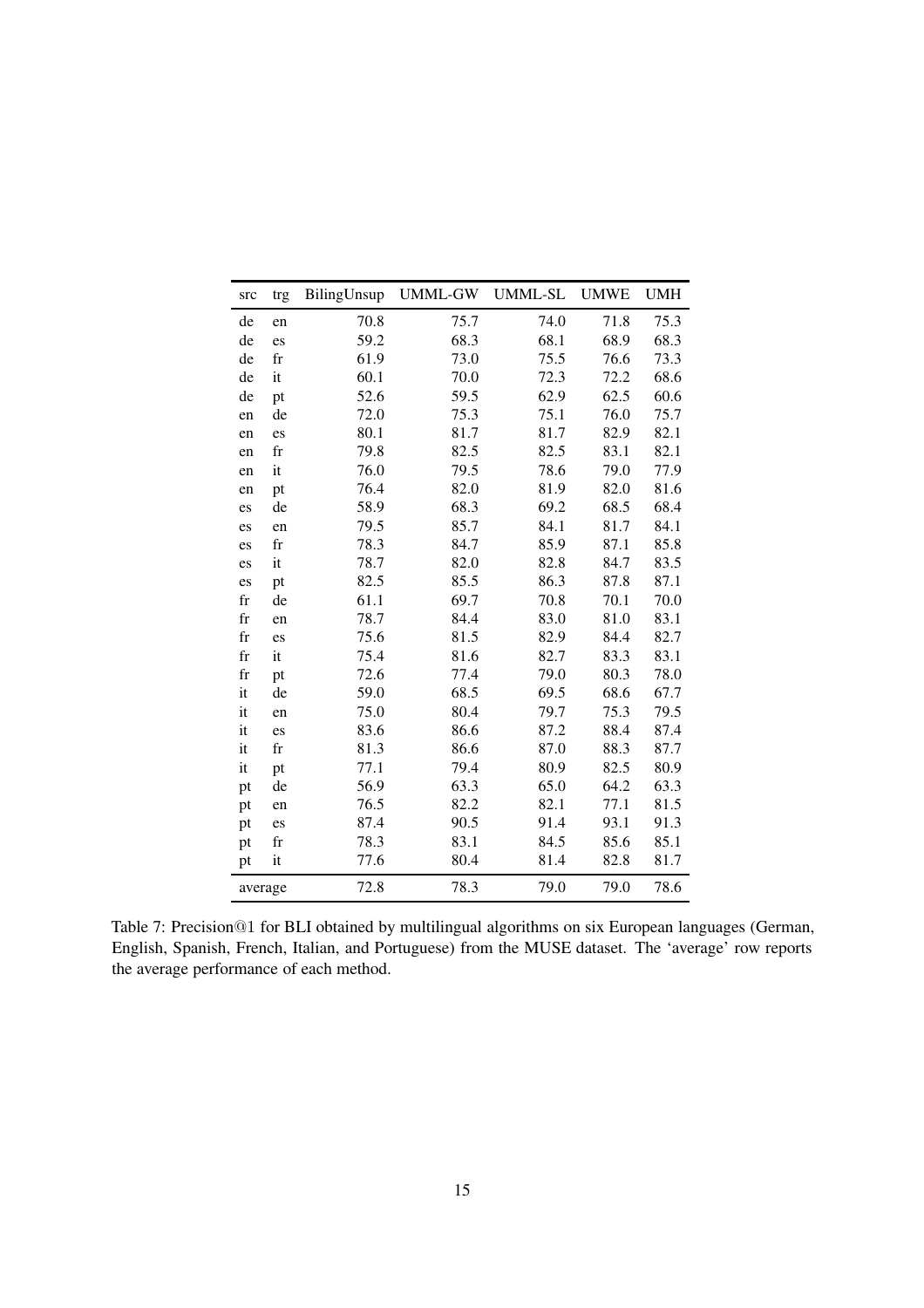<span id="page-15-0"></span>

| src                    | trg                    | BilingUnsup | <b>UMML-GW</b> | <b>UMML-SL</b> | <b>UMWE</b> | <b>UMH</b> |
|------------------------|------------------------|-------------|----------------|----------------|-------------|------------|
| $\mathbf{c}\mathbf{s}$ | da                     | 56.3        | 60.8           | 61.0           | 62.4        | 58.8       |
| $\mathbf{c}\mathbf{s}$ | de                     | 66.1        | 66.6           | 67.7           | 65.5        | 65.9       |
| $\mathbf{c}\mathbf{s}$ | en                     | 60.8        | 64.5           | 65.9           | 61.1        | 65.1       |
| $\mathbf{c}\mathbf{s}$ | es                     | 66.1        | 69.6           | 69.8           | 68.7        | 68.3       |
| $\mathbf{c}\mathbf{s}$ | $_{\rm fr}$            | 63.5        | 67.4           | 67.8           | 66.2        | 65.8       |
| $\mathbf{c}\mathbf{s}$ | it                     | 60.0        | 63.7           | 64.2           | 63.9        | 62.5       |
| $\mathbf{c}\mathbf{s}$ | nl                     | 62.7        | 65.8           | 66.3           | 0.0         | 63.9       |
| $\mathbf{c}\mathbf{s}$ | pl                     | 64.0        | 64.2           | 64.7           | 64.6        | 65.1       |
| $\rm{cs}$              | pt                     | 65.0        | 68.7           | 68.9           | 68.7        | 66.8       |
| $\overline{c}$ s       | ru                     | 53.4        | 54.4           | 54.3           | 54.5        | 54.7       |
| da                     | $\mathbf{c}\mathbf{s}$ | 49.1        | 49.6           | 49.8           | 50.5        | 48.9       |
| da                     | de                     | 69.5        | 71.0           | 70.6           | 69.6        | 70.6       |
| da                     | en                     | 61.8        | 68.5           | 66.2           | 62.1        | 66.9       |
| da                     | es                     | 65.2        | 68.9           | 68.8           | 67.7        | 68.0       |
| da                     | $_{\rm fr}$            | 61.4        | 66.0           | 65.4           | 64.5        | 64.0       |
| da                     | it                     | 60.7        | 63.2           | 62.7           | 63.7        | 62.2       |
| da                     | nl                     | 67.3        | 71.0           | 70.2           | 0.0         | 69.5       |
| da                     | pl                     | 48.2        | 49.3           | 48.8           | 51.2        | 49.2       |
| da                     | pt                     | 63.6        | 68.8           | 68.5           | 68.8        | 67.6       |
| da                     | ru                     | 40.4        | 40.4           | 42.1           | 42.5        | 41.5       |
| de                     | $\mathbf{c}\mathbf{s}$ | 51.1        | 52.8           | 52.9           | 53.5        | 51.5       |
| de                     | da                     | 63.0        | 67.2           | 67.0           | 69.3        | 66.1       |
| de                     | en                     | 70.8        | 75.0           | 74.9           | 71.4        | 73.4       |
| de                     | es                     | 59.2        | 68.4           | 67.7           | 67.1        | 66.7       |
| de                     | $_{\rm fr}$            | 61.9        | 74.7           | 74.6           | 74.6        | 72.6       |
| de                     | it                     | 60.1        | 71.6           | 71.7           | 71.4        | 68.5       |
| de                     | nl                     | 71.0        | 73.4           | 73.4           | 0.0         | 72.8       |
| de                     | pl                     | 51.0        | 52.0           | 51.5           | 52.7        | 52.0       |
| de                     | pt                     | 52.6        | 61.3           | 61.5           | 62.2        | 59.4       |
| de                     | ru                     | 43.6        | 44.7           | 45.4           | 46.1        | 45.3       |

Table 8: Precision@1 for BLI on eleven European languages from the MUSE dataset (part 1).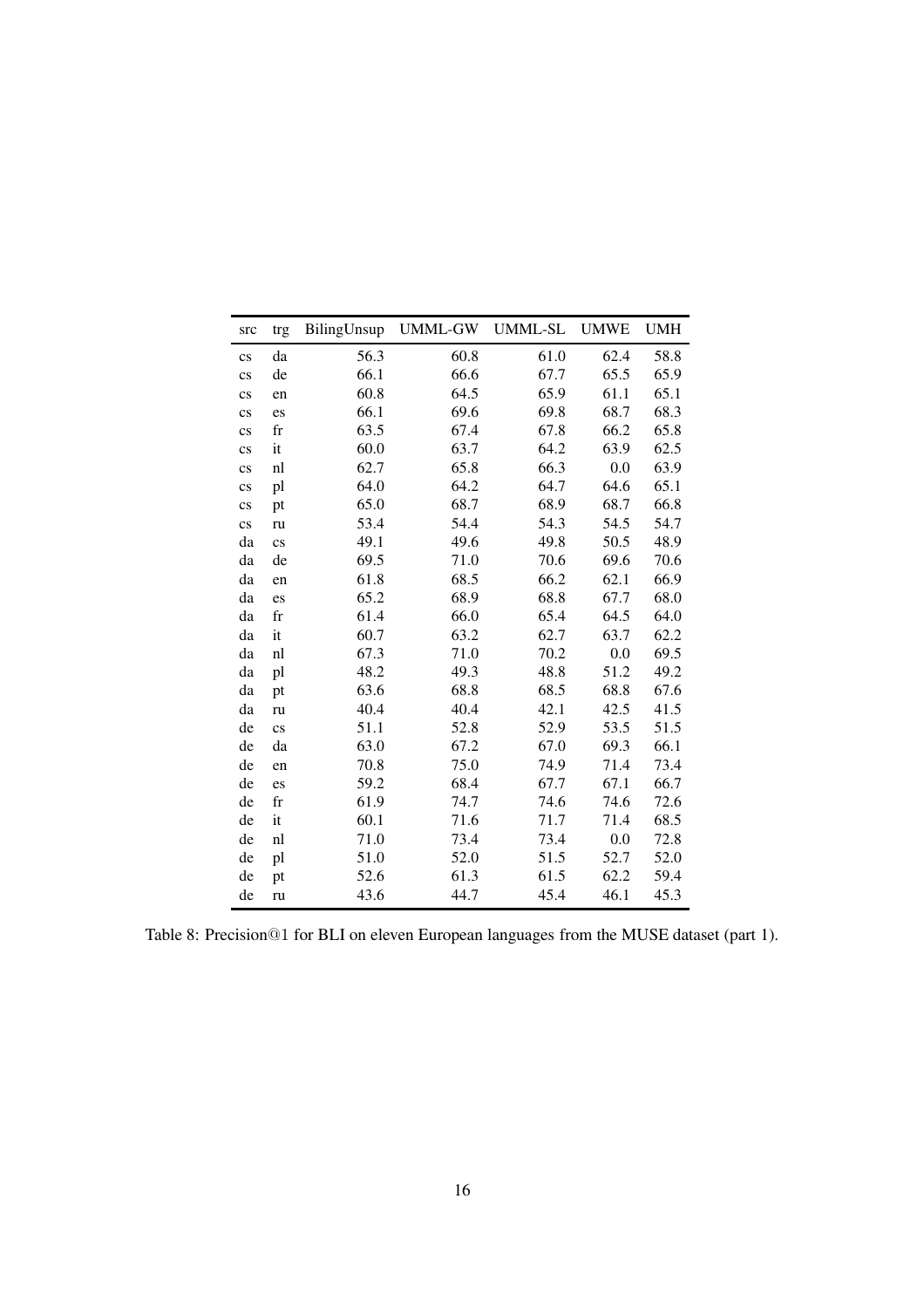<span id="page-16-0"></span>

| src                 | trg                    | BilingUnsup | <b>UMML-GW</b> | UMML-SL | <b>UMWE</b> | <b>UMH</b> |
|---------------------|------------------------|-------------|----------------|---------|-------------|------------|
| en                  | $\mathbf{c}\mathbf{s}$ | 47.1        | 54.9           | 54.8    | 55.4        | 52.2       |
| en                  | da                     | 50.5        | 61.1           | 61.0    | 65.7        | 59.0       |
| en                  | de                     | 72.0        | 75.1           | 75.4    | 75.2        | 75.3       |
| en                  | es                     | 80.1        | 81.7           | 82.1    | 82.7        | 82.5       |
| en                  | $_{\rm fr}$            | 79.8        | 82.7           | 82.3    | 83.2        | 81.9       |
| en                  | it                     | 76.0        | 78.9           | 78.8    | 78.3        | 77.5       |
| en                  | nl                     | 70.0        | 76.7           | 76.1    | 0.0         | 75.3       |
| en                  | pl                     | 53.3        | 59.2           | 59.9    | 58.5        | 55.7       |
| en                  | pt                     | 76.4        | 81.3           | 81.7    | 81.7        | 81.3       |
| en                  | ru                     | 44.2        | 48.8           | 50.1    | 50.7        | 46.9       |
| es                  | $\mathbf{c}\mathbf{s}$ | 48.9        | 50.2           | 51.0    | 53.1        | 50.6       |
| es                  | da                     | 57.7        | 63.7           | 62.8    | 66.4        | 62.3       |
| es                  | de                     | 58.9        | 69.1           | 69.2    | 67.4        | 67.4       |
| es                  | en                     | 79.5        | 84.6           | 84.5    | 81.1        | 83.9       |
| es                  | fr                     | 78.3        | 85.3           | 85.6    | 85.7        | 85.8       |
| es                  | it                     | 78.7        | 82.5           | 82.7    | 83.5        | 83.3       |
| es                  | nl                     | 67.0        | 70.4           | 70.5    | 0.0         | 69.3       |
| es                  | pl                     | 51.2        | 52.7           | 52.5    | 54.8        | 52.7       |
| es                  | pt                     | 82.5        | 86.0           | 86.1    | 86.4        | 86.5       |
| es                  | ru                     | 46.9        | 48.1           | 48.5    | 50.4        | 47.0       |
| fr                  | $\mathbf{c}\mathbf{s}$ | 48.8        | 50.2           | 50.8    | 52.8        | 50.1       |
| $_{\rm fr}$         | da                     | 56.8        | 62.4           | 61.9    | 64.8        | 60.7       |
| $\operatorname{fr}$ | de                     | 61.1        | 70.2           | 70.3    | 70.3        | 69.8       |
| fr                  | en                     | 78.7        | 84.1           | 83.7    | 80.3        | 83.1       |
| $_{\rm fr}$         | es                     | 75.6        | 81.9           | 82.3    | 83.0        | 82.3       |
| fr                  | it                     | 75.4        | 82.5           | 82.4    | 82.5        | 82.9       |
| $_{\rm fr}$         | nl                     | 69.2        | 72.3           | 72.3    | 0.0         | 71.1       |
| $_{\rm fr}$         | pl                     | 49.6        | 51.7           | 51.6    | 53.7        | 51.9       |
| $_{\rm fr}$         | pt                     | 72.6        | 79.1           | 79.2    | 78.6        | 77.9       |
| $_{\rm fr}$         | ru                     | 44.9        | 46.0           | 46.8    | 48.8        | 45.4       |

Table 9: Precision@1 for BLI on eleven European languages from the MUSE dataset (part 2).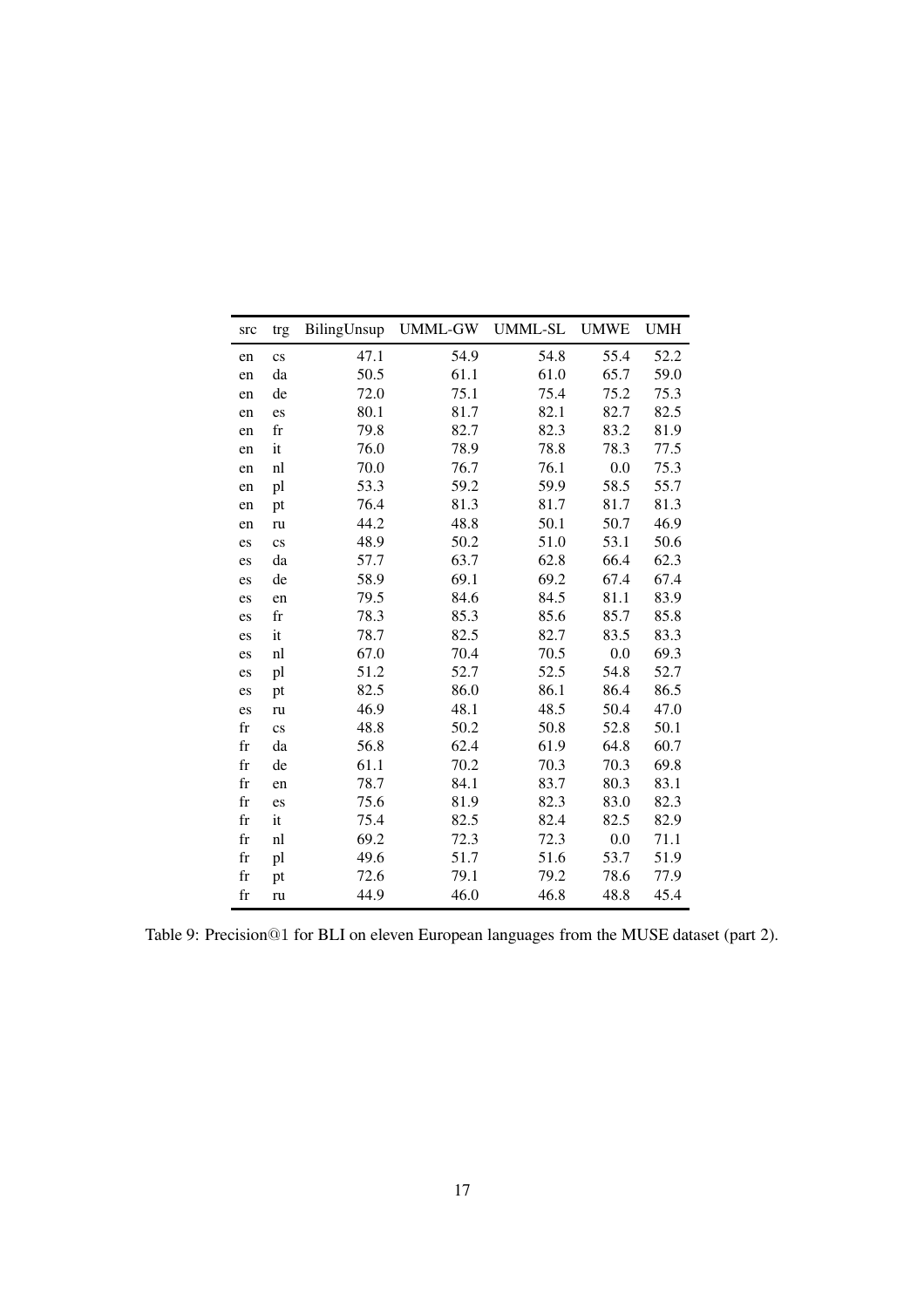<span id="page-17-0"></span>

| src | trg                    | BilingUnsup | UMML-GW | <b>UMML-SL</b> | <b>UMWE</b> | <b>UMH</b> |
|-----|------------------------|-------------|---------|----------------|-------------|------------|
| it  | $\mathbf{c}\mathbf{s}$ | 46.5        | 49.9    | 50.9           | 52.8        | 49.6       |
| it  | da                     | 57.0        | 62.1    | 61.5           | 64.9        | 60.3       |
| it  | de                     | 59.0        | 69.3    | 69.3           | 66.6        | 66.9       |
| it  | en                     | 75.0        | 80.0    | 79.5           | 74.1        | 79.5       |
| it  | es                     | 83.6        | 87.3    | 87.2           | 88.0        | 86.9       |
| it  | $_{\rm fr}$            | 81.3        | 87.1    | 87.0           | 87.1        | 87.5       |
| it  | nl                     | 67.3        | 71.4    | 71.4           | 0.0         | 70.1       |
| it  | pl                     | 52.9        | 53.5    | 53.6           | 55.9        | 53.4       |
| it  | pt                     | 77.1        | 80.9    | 81.1           | 80.8        | 81.0       |
| it  | ru                     | 44.8        | 45.8    | 45.7           | 48.6        | 45.1       |
| nl  | $\mathbf{c}\mathbf{s}$ | 51.1        | 52.8    | 53.3           | 0.0         | 52.3       |
| nl  | da                     | 64.3        | 69.0    | 68.6           | 0.0         | 67.9       |
| nl  | de                     | 77.8        | 79.5    | 79.9           | 0.0         | 79.2       |
| nl  | en                     | 69.7        | 76.6    | 77.6           | 0.0         | 76.3       |
| nl  | es                     | 71.0        | 75.0    | 74.8           | 0.0         | 73.9       |
| nl  | fr                     | 70.6        | 74.2    | 74.1           | 0.0         | 72.8       |
| nl  | it                     | 67.6        | 71.3    | 71.2           | 0.0         | 69.8       |
| nl  | pl                     | 52.0        | 53.3    | 53.3           | 0.0         | 51.9       |
| nl  | pt                     | 70.6        | 74.6    | 75.0           | 0.0         | 73.2       |
| nl  | ru                     | 42.2        | 44.6    | 45.7           | 0.0         | 43.8       |
| pl  | $\mathbf{c}\mathbf{s}$ | 61.8        | 62.5    | 63.0           | 65.0        | 63.7       |
| pl  | da                     | 53.2        | 57.5    | 57.6           | 60.3        | 55.2       |
| pl  | de                     | 63.9        | 66.3    | 66.2           | 64.8        | 64.7       |
| pl  | en                     | 64.2        | 68.3    | 69.8           | 64.0        | 68.3       |
| pl  | es                     | 66.3        | 71.1    | 71.1           | 69.4        | 69.3       |
| pl  | fr                     | 63.1        | 68.7    | 69.1           | 67.4        | 66.7       |
| pl  | it                     | 62.4        | 66.6    | 66.7           | 65.8        | 64.6       |
| pl  | nl                     | 62.3        | 66.3    | 66.9           | 0.0         | 64.1       |
| pl  | pt                     | 65.7        | 70.9    | 71.1           | 70.1        | 67.6       |
| pl  | ru                     | 56.8        | 57.5    | 58.3           | 59.0        | 58.4       |

Table 10: Precision@1 for BLI on eleven European languages from the MUSE dataset (part 3).